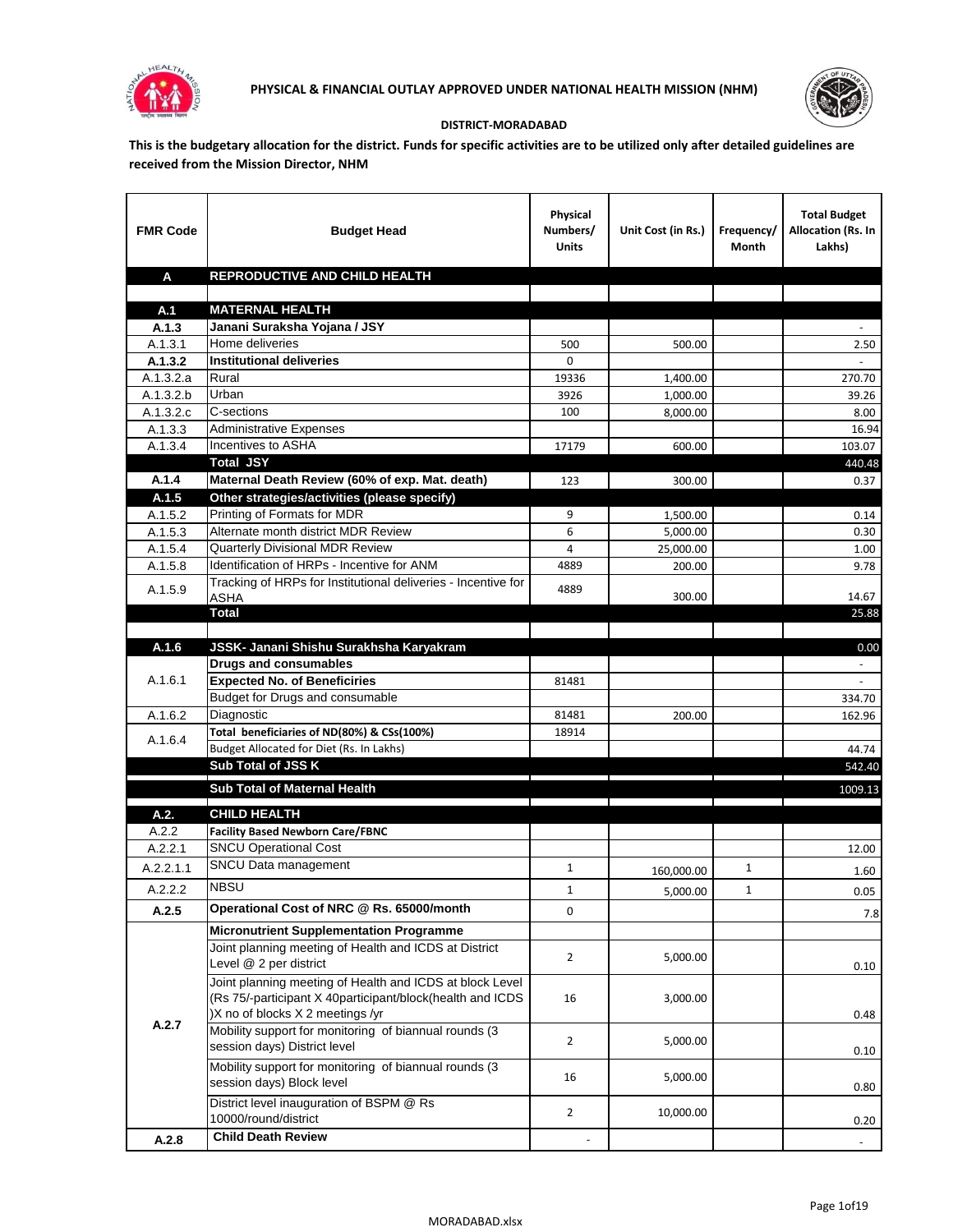| <b>FMR Code</b>    | <b>Budget Head</b>                                                                                                                             | Physical<br>Numbers/<br><b>Units</b> | Unit Cost (in Rs.) | Frequency/<br>Month      | <b>Total Budget</b><br><b>Allocation (Rs. In</b><br>Lakhs) |
|--------------------|------------------------------------------------------------------------------------------------------------------------------------------------|--------------------------------------|--------------------|--------------------------|------------------------------------------------------------|
|                    | <b>Sub-total Child Health</b>                                                                                                                  |                                      |                    |                          | 23.13                                                      |
|                    |                                                                                                                                                |                                      |                    |                          |                                                            |
| A.3                | <b>FAMILY PLANNING</b>                                                                                                                         |                                      |                    |                          |                                                            |
| A.3.1              | <b>Terminal/Limiting Methods</b>                                                                                                               |                                      |                    |                          |                                                            |
| A.3.1.1<br>A.3.1.2 | Female sterilization camps @ Rs. 3500/camp<br>NSV camps @ Rs. 3500/camp                                                                        | 84<br>$\overline{2}$                 | 3,500.00           |                          | 2.94<br>0.07                                               |
|                    | Budget for Female Interval Sterilization Compensation                                                                                          |                                      | 3,500.00           |                          |                                                            |
| A.3.1.3            | @ Rs.2000/-Per Case in Public Sector-(In Rs.)                                                                                                  | 1659                                 | 2,000.00           |                          | 33.18                                                      |
|                    | <b>Budget for Post Partum Female Sterilization</b><br>Compensation @ Rs.3000/-Per Case in Public Sector-(In<br>$Rs.$ )                         | 8                                    | 3,000.00           |                          | 0.24                                                       |
| A.3.1.4            | Budget for Male Sterilization Compensation @ Rs.2700/-<br>Per Case in Public Sector -(In Rs.)                                                  | 30                                   | 2,700.00           |                          | 0.81                                                       |
| A.3.2              | <b>Spacing Methods</b>                                                                                                                         |                                      |                    |                          |                                                            |
| A.3.2.2            | Total Budget Allocated for Compensation for IUCD<br>insertion at health facilities (including fixed day services at<br>SHC and PHC) @ Rs 20/-  | 33132                                | 20.00              |                          | 6.63                                                       |
| A.3.2.3            | PPIUCD services (Incentive to provider @Rs 150 per<br>PPIUCD insertion)                                                                        | 600                                  | 150.00             |                          | 0.90                                                       |
|                    | Orientation/Review of ASHA/ANM/AWW for scheme<br>for HDC, ESB, PTK                                                                             |                                      |                    |                          |                                                            |
| A.3.2.5            | <b>District level</b>                                                                                                                          | $\mathbf{1}$                         | 10,000.00          | $\mathbf{1}$             | 0.10                                                       |
|                    | <b>Block level Quarterly</b>                                                                                                                   | 8                                    | 10,000.00          | 4                        | 3.20                                                       |
| A.3.2.6            | Dissemination of FP manuals and guidelines                                                                                                     | $\mathbf{1}$                         | 20,000.00          | $\mathbf{1}$             | 0.20                                                       |
| A.3.3              | Budget for POL for Mobility to Surgeons team for FDS<br>Camps @ Rs.1000/camp                                                                   | 84                                   | 1,000.00           |                          | 0.84                                                       |
| A.3.5.1            | Orientaion workshop, QAC meeting at distirct level-<br>Quarterly                                                                               | $\mathbf{1}$                         | 2,000.00           | 4                        | 0.08                                                       |
| A.3.5.2            | FP Review Meeting at Divisional level-Quarterly                                                                                                | 1                                    | 20,000.00          | 4                        | 0.80                                                       |
| A.3.5.3            | Performance reward                                                                                                                             | $\mathbf{1}$                         | 50,000.00          |                          | 0.50                                                       |
| A.3.5.4            | World Population Day' celebration (such as mobility,<br>IEC activities etc.):                                                                  |                                      |                    |                          |                                                            |
|                    | District level                                                                                                                                 | 1                                    | 100,000.00         |                          | 1.00                                                       |
|                    | <b>Block Level</b>                                                                                                                             | 8                                    | 10.000.00          |                          | 0.80                                                       |
| A.3.5.5            | Other strategies/activities (such as strengthening<br>fixed day services for IUCD & Sterilisation, etc.)                                       |                                      |                    |                          |                                                            |
|                    | Printing of FP Manuals, Guidelines, etc.                                                                                                       | 0                                    |                    |                          |                                                            |
|                    | Sterilization Register @ Rs.150/Register                                                                                                       | 10                                   | 150.00             | $\overline{\phantom{a}}$ | 0.02                                                       |
|                    | IUCD Register @ Rs.150/- Register                                                                                                              | 333                                  | 150.00             |                          | 0.50                                                       |
|                    | PPIUCD Registers @ Rs.150/-Register                                                                                                            | 5                                    | 150.00             |                          | 0.01                                                       |
| A.3.5.5.1          | Injectable Registers @ Rs.150/Register                                                                                                         | 36                                   | 150.00             |                          | 0.05                                                       |
|                    | Counseling Register @ Rs.150/-Register (3 per<br>Counselor)                                                                                    | 15                                   | 150.00             |                          | 0.02                                                       |
|                    | Consent Form , Medical Record CheckIklist, Posoot<br>Operatiive Instructionn Card, Ssterilization Certificate for<br>Sterilization@ Rs 5/-Unit | 9740                                 | 5.00               |                          | 0.49                                                       |
|                    | Enhance Contribution of PRIs and Family members of<br>eligible couples in 75 districts with high unmet need<br>and TFR                         |                                      |                    |                          |                                                            |
| A.3.5.5.2          | District Level NSV Satisfied Client Meet @Rs.20000/-<br>District                                                                               | $\mathbf{1}$                         | 20,000.00          |                          | 0.20                                                       |
|                    | Block Level Panch Sarpanch Sammellan @Rs.10000/-<br>Block                                                                                      | 8                                    | 10,000.00          |                          | 0.80                                                       |
| A.3.5.5.3          | RMNCHA Counsellling Corners @ Rs.35,000/-                                                                                                      | $\overline{2}$                       | 35,000.00          |                          | 0.70                                                       |
|                    | <b>World NSV Week</b>                                                                                                                          |                                      |                    |                          |                                                            |
| A.3.5.5.6          | <b>District level</b>                                                                                                                          | $\mathbf{1}$                         | 25,000.00          |                          | 0.25                                                       |
|                    | <b>Block level</b>                                                                                                                             | 8                                    | 10,000.00          |                          | 0.80                                                       |
|                    | Govt. COT at Divisions level for FP Services                                                                                                   |                                      |                    |                          |                                                            |
|                    | Divisional Govt. COT @ Rs.50000/month for 12 month                                                                                             | $\mathbf{1}$                         | 5,000.00           | 12                       | 0.60                                                       |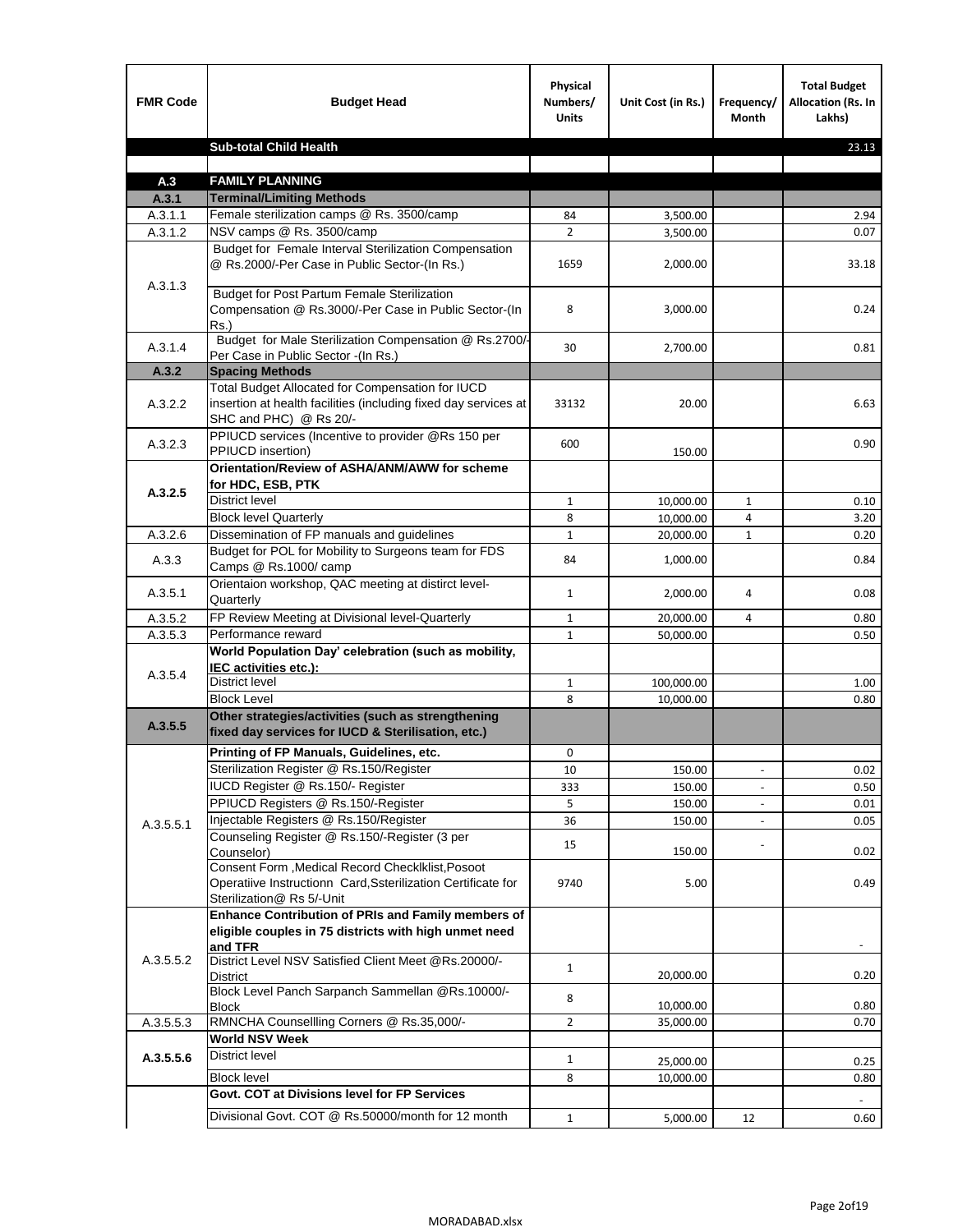| <b>FMR Code</b>    | <b>Budget Head</b>                                                                                                                                                           | Physical<br>Numbers/<br><b>Units</b> | Unit Cost (in Rs.) | Frequency/<br>Month | <b>Total Budget</b><br>Allocation (Rs. In<br>Lakhs) |
|--------------------|------------------------------------------------------------------------------------------------------------------------------------------------------------------------------|--------------------------------------|--------------------|---------------------|-----------------------------------------------------|
| A.3.5.5.8          | Exra Incentive for Female Interval Sterilization in Public<br>Sector.-(20% of 80% ELA) @ Rs. 130 per case                                                                    | 332                                  | 130.00             |                     | 0.43                                                |
|                    | Extra Incentive for Male Sterilization in Public Sector-<br>(40% ELA) @ Rs. 155 per case                                                                                     | 12                                   | 155.00             |                     | 0.02                                                |
|                    | <b>Sub-total Family Planning</b>                                                                                                                                             |                                      |                    |                     | 57.17                                               |
|                    | ADOLESCENT HEALTH / RKSK (Rashtriya Kishore                                                                                                                                  |                                      |                    |                     |                                                     |
| A.4                | Swasthya Karyakram)<br><b>Facility based services</b>                                                                                                                        |                                      |                    |                     |                                                     |
| A.4.1              |                                                                                                                                                                              |                                      |                    |                     |                                                     |
| A.4.1.1            | Orientation meetings-HPD Districts                                                                                                                                           | $\Omega$                             | 9000               | $\mathbf{1}$        |                                                     |
|                    | Review meetings at District level-Quarterly                                                                                                                                  | $\mathbf{1}$                         | 5000               | 4                   | 0.20                                                |
| A.4.1.2            | Establishment of new clinics at DH/Medical college level                                                                                                                     | $\Omega$                             | 50,000.00          |                     |                                                     |
|                    | Operating expenses for existing clinics                                                                                                                                      | 0                                    |                    |                     |                                                     |
|                    | DH & MC level Existing AFHS clinics                                                                                                                                          | $\overline{2}$                       | 600.00             | 12                  | 0.14                                                |
| A.4.1.4            | DH & MC level AFHS clinics (New)                                                                                                                                             | 0                                    | 600.00             | 6                   | $\overline{\phantom{a}}$                            |
|                    | CHC level Existing AFHS clinics                                                                                                                                              | 0                                    | 400.00             | 12                  | $\overline{\phantom{a}}$                            |
|                    | PHC level existing AFHS clinics<br>Mobility support for AH counsellors at MC/DH level AH                                                                                     | $\Omega$                             | 200.00             | 12                  | $\blacksquare$                                      |
| A.4.1.5            | Clinic at @ Rs 1000 per month for 06 month<br>Mobility support for Exsiting AH counsellors at CHC level                                                                      | 2                                    | 1,000.00           | 6                   | 0.12                                                |
|                    | AH Clinic at @ Rs 1000 per month for 06 month                                                                                                                                | 0                                    | 1,000.00           | 6                   | $\blacksquare$                                      |
| A.4.5.7            | <b>WIFS Register</b>                                                                                                                                                         | 7607                                 | 100.00             |                     | 7.61                                                |
| A.4.5.8            | <b>NIPI Register</b>                                                                                                                                                         | 5360                                 | 100.00             |                     | 5.36                                                |
| A.4.5.9            | <b>WIFS Reporting Formats</b>                                                                                                                                                | 123732                               | 0.50               |                     | 0.62                                                |
|                    |                                                                                                                                                                              |                                      |                    |                     |                                                     |
|                    | <b>Sub-total Adolescent Health</b>                                                                                                                                           |                                      |                    |                     | 14.05                                               |
| A.5                | <b>RBSK</b>                                                                                                                                                                  |                                      |                    |                     |                                                     |
| A.5.1              | <b>Operational Cost of RBSK (Mobility support, DEIC etc)</b>                                                                                                                 |                                      |                    |                     |                                                     |
| A.5.1.2            | Prepare detailed operational plan for RBSK across<br>districts (cost of plan/convergence/monitoring<br>meetings should be kept seperately)                                   |                                      |                    |                     |                                                     |
|                    | One meeting @ Rs. 500 per block for microplan                                                                                                                                | 8                                    | 500.00             |                     | 0.04                                                |
|                    | One orientation meeting for RBSK software                                                                                                                                    | 8                                    | 90.00              |                     | 0.01                                                |
| A.5.1.3            | Mobility support for Mobile health team<br>Operational cost of DEIC                                                                                                          | 16                                   | 30,000.00          | 12                  | 57.60                                               |
| A.5.1.4<br>A.5.1.5 | New born screening- Inborn error of metabolism (please<br>give details per unit cost of screening, number of children<br>to be screened and the delivery points Add details) |                                      |                    |                     | 0<br>0                                              |
| A.5.1.7            | Spectacle for children                                                                                                                                                       | 1308                                 | 275.00             |                     | 3.60                                                |
| A.5.1.10           | Monitoring Meeting at District level                                                                                                                                         | $\mathbf{1}$                         | 5,000.00           | 3                   | 0.15                                                |
|                    |                                                                                                                                                                              |                                      |                    |                     |                                                     |
|                    | <b>Sub-total RBSK</b>                                                                                                                                                        |                                      |                    |                     | 61.39                                               |
| A.7                | <b>PNDT Activities</b>                                                                                                                                                       |                                      |                    |                     |                                                     |
|                    | <b>Support to PNDT cell</b>                                                                                                                                                  |                                      |                    |                     |                                                     |
|                    | Honorarium of Divisional Level Data Assistant @ Rs.<br>18743 per month for 12 months                                                                                         | $\mathbf{1}$                         | 18,743.00          | 12                  | 2.25                                                |
| A.7.1              | Honorarium of District Level Data Assistant @<br>Rs.<br>11025 per month for 12 months                                                                                        | $\mathbf{1}$                         | 11,025.00          | 12                  | 1.32                                                |
|                    | Contingency at Divisional level for PCPNDT Cell                                                                                                                              | $\mathbf{1}$                         | 10,000.00          | $\mathbf{1}$        | 0.10                                                |
|                    | Contingency at District level for PCPNDT Cell                                                                                                                                | $\mathbf{1}$                         | 5,000.00           | $\mathbf{1}$        | 0.05                                                |
| A.7.2.2            | Visit of Divisional level Inspection Committee (Including<br>TA/DA)                                                                                                          | $\mathbf{1}$                         | 10,000.00          | $\mathbf{1}$        | 0.10                                                |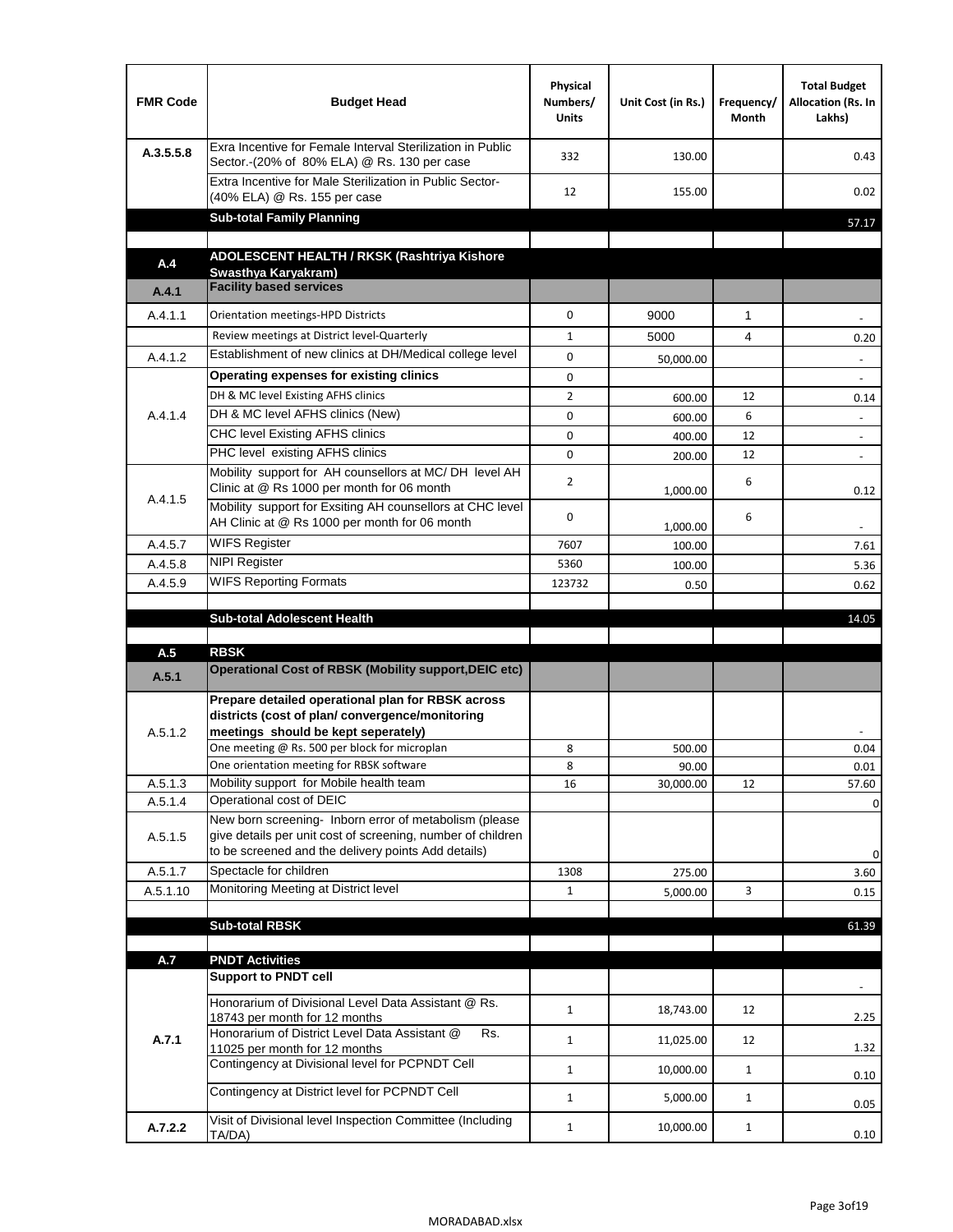| <b>FMR Code</b>      | <b>Budget Head</b>                                                                                                                              | Physical<br>Numbers/<br><b>Units</b> | Unit Cost (in Rs.)     | Frequency/<br><b>Month</b> | <b>Total Budget</b><br><b>Allocation (Rs. In</b><br>Lakhs) |
|----------------------|-------------------------------------------------------------------------------------------------------------------------------------------------|--------------------------------------|------------------------|----------------------------|------------------------------------------------------------|
| A.7.2.5              | Orientation of Member of District advisory Committee at<br><b>Divisional Level</b>                                                              | $\Omega$                             | 200,000.00             | $\mathbf{1}$               | $\overline{\phantom{m}}$                                   |
| A.7.2.9              | Capacity building of DGCS, CJM, District officers, Nodal<br>Officers, Ultrasound Owners, ASHA and AWWs<br>workshop at Districts and Block level |                                      |                        |                            |                                                            |
|                      | <b>District level</b>                                                                                                                           | $\mathbf{1}$                         | 10,000.00              | 1                          | 0.10                                                       |
|                      | <b>Block level</b>                                                                                                                              | 8                                    | 5,000.00               | $\mathbf{1}$               | 0.40                                                       |
|                      | <b>Sub-total PNDT activities</b>                                                                                                                |                                      |                        |                            | 4.32                                                       |
|                      |                                                                                                                                                 |                                      |                        |                            |                                                            |
| A.8                  | <b>Human Resources</b>                                                                                                                          |                                      |                        |                            |                                                            |
| A.8.1                | <b>Contractual Staff &amp; Services</b>                                                                                                         |                                      |                        |                            |                                                            |
| A.8.1.1<br>A.8.1.1.1 | <b>ANMs, Supervisory Nurses, LHVs</b><br><b>ANMs</b>                                                                                            |                                      |                        |                            |                                                            |
|                      | Honorarium of ANMs (New)                                                                                                                        | 0                                    |                        | 6                          | $\blacksquare$                                             |
| A.8.1.1.1.a          | Honorarium of ANMs (Existing)                                                                                                                   | $\overline{2}$                       | 11,550.00<br>11,550.00 | 12                         | 2.77                                                       |
|                      | Honorarium of ANMs (New)                                                                                                                        | 49                                   | 11,550.00              | 6                          | 33.96                                                      |
| A.8.1.1.1.f          | Honorarium of ANMs (Existing)                                                                                                                   | 42                                   | 11,550.00              | 12                         | 58.21                                                      |
| A.8.1.1.2            | <b>Staff Nurses</b>                                                                                                                             |                                      |                        |                            |                                                            |
| A.8.1.1.2.a          | <b>DH</b>                                                                                                                                       |                                      |                        |                            | $\blacksquare$                                             |
|                      | Honorarium of SNs (New)                                                                                                                         | 0                                    | 19,060.00              | 6                          |                                                            |
| A.8.1.1.2.b          | Honorarium of SNs (Existing)                                                                                                                    | 36                                   | 19.060.00              | 12                         | 82.34                                                      |
|                      | <b>Staff Nurse-NRC</b>                                                                                                                          |                                      |                        |                            | $\overline{a}$                                             |
|                      | Old, SNs @19060/Month for 12 months                                                                                                             | 4                                    | 19,060.00              | 12                         | 9.15                                                       |
|                      | New, SNs @18150 per Month                                                                                                                       | 0                                    | 18,150.00              | 6                          |                                                            |
|                      | <b>Staff Nurse-SNCU</b>                                                                                                                         |                                      |                        |                            |                                                            |
| A.8.1.1.2.f          | Exiting Staff Nurse Honorarium @ Rs.19060/- p.m. for 12<br>months                                                                               | 8                                    | 19,060.00              | 12                         | 18.30                                                      |
|                      | New Staff Nurse Honorarium @ Rs.18150/- p.m. for 6 months<br><b>Staff Nurse-NBSU</b>                                                            | 0                                    | 18,150.00              | 6                          |                                                            |
|                      |                                                                                                                                                 |                                      |                        |                            |                                                            |
|                      | Staff Nurse Honorarium @ Rs.18150/- p.m. (For 6 Months)<br>Human Resource Pediatric Intencive Care unit (PICU)                                  | 3                                    | 18,150.00              | 12                         | 6.53                                                       |
|                      |                                                                                                                                                 |                                      |                        |                            |                                                            |
| A.8.1.1.2.g          | Staff Nurses Honorarium @ Rs. 18,150 per months for 12<br>months                                                                                | 0                                    | 18,150.00              | 12                         |                                                            |
| A.8.1.2.1            | <b>Laboratory Technicians</b>                                                                                                                   |                                      |                        |                            |                                                            |
| A.8.1.2.1.a          | Honorarium of Laboratory Technician                                                                                                             |                                      |                        |                            | 13.87                                                      |
| A.8.1.3              | <b>Specialists</b>                                                                                                                              |                                      |                        |                            |                                                            |
| A.8.1.3.1.b          | Honorarium of Contractual Gynaecologists/Surgeons                                                                                               | 3                                    | 80,000.00              | 12                         | 28.80                                                      |
| A.8.1.3.3            | Anesthetists                                                                                                                                    |                                      |                        |                            |                                                            |
| A.8.1.3.3.b          | Honorarium of Contractual Anesthetists                                                                                                          | 0                                    | 80,000.00              | 12                         | $\blacksquare$                                             |
| A.8.1.3.5            | Specialists for CH (Pediatrician etc) in SNCU, NBSU, NRC                                                                                        |                                      |                        |                            |                                                            |
|                      | Existing @ 78650/month for 12 Months                                                                                                            | $\overline{2}$                       | 78,650.00              | 12                         | 18.88                                                      |
| A.8.1.3.5.d          | New Peadiatrician Honorarium @ Rs.71500/- p.m. for 6<br>months                                                                                  | $\mathbf{1}$                         | 71,500.00              | 6                          | 4.29                                                       |
| A.8.1.3.7            | Dental surgeons and dentists                                                                                                                    |                                      |                        |                            |                                                            |
| A.8.1.3.7.a          | Honorarium of Dental Surgen                                                                                                                     |                                      |                        |                            | 5.03                                                       |
| A.8.1.5              | <b>Medical Officers</b>                                                                                                                         |                                      |                        |                            |                                                            |
| A.8.1.5.2            | Honorarium of Medical Officers (New)                                                                                                            | 8                                    | 41,580.00              | $\overline{2}$             | 6.65                                                       |
|                      | Honorarium of Medical Officers (Existing)                                                                                                       | 0                                    | 41,580.00              | 12                         | $\overline{\phantom{a}}$                                   |
|                      | MOs for SNCU/ NBSU/NRC etc                                                                                                                      |                                      |                        |                            |                                                            |
| A.8.1.5.6            | Old, MO @41580 per Month                                                                                                                        | $\mathbf{1}$                         | 41,580.00              | 12                         | 4.99                                                       |
|                      | New, Mo@39600 Per Month                                                                                                                         | 0                                    | 39,600.00              | 6                          | $\overline{\phantom{a}}$                                   |
|                      | Human Resource Pediatric Intencive Care unit (PICU)                                                                                             |                                      |                        |                            | $\frac{1}{2}$                                              |
|                      | Existing, MO Honorarium @ Rs/41580/ Month for 12 Months                                                                                         | $\mathbf 0$                          | 41,580.00              | 12                         |                                                            |
| A.8.1.5.7            | New, MO Honorarium @ Rs. 39600 / Month for 6 Months                                                                                             | 0                                    | 39,600.00              | 6                          |                                                            |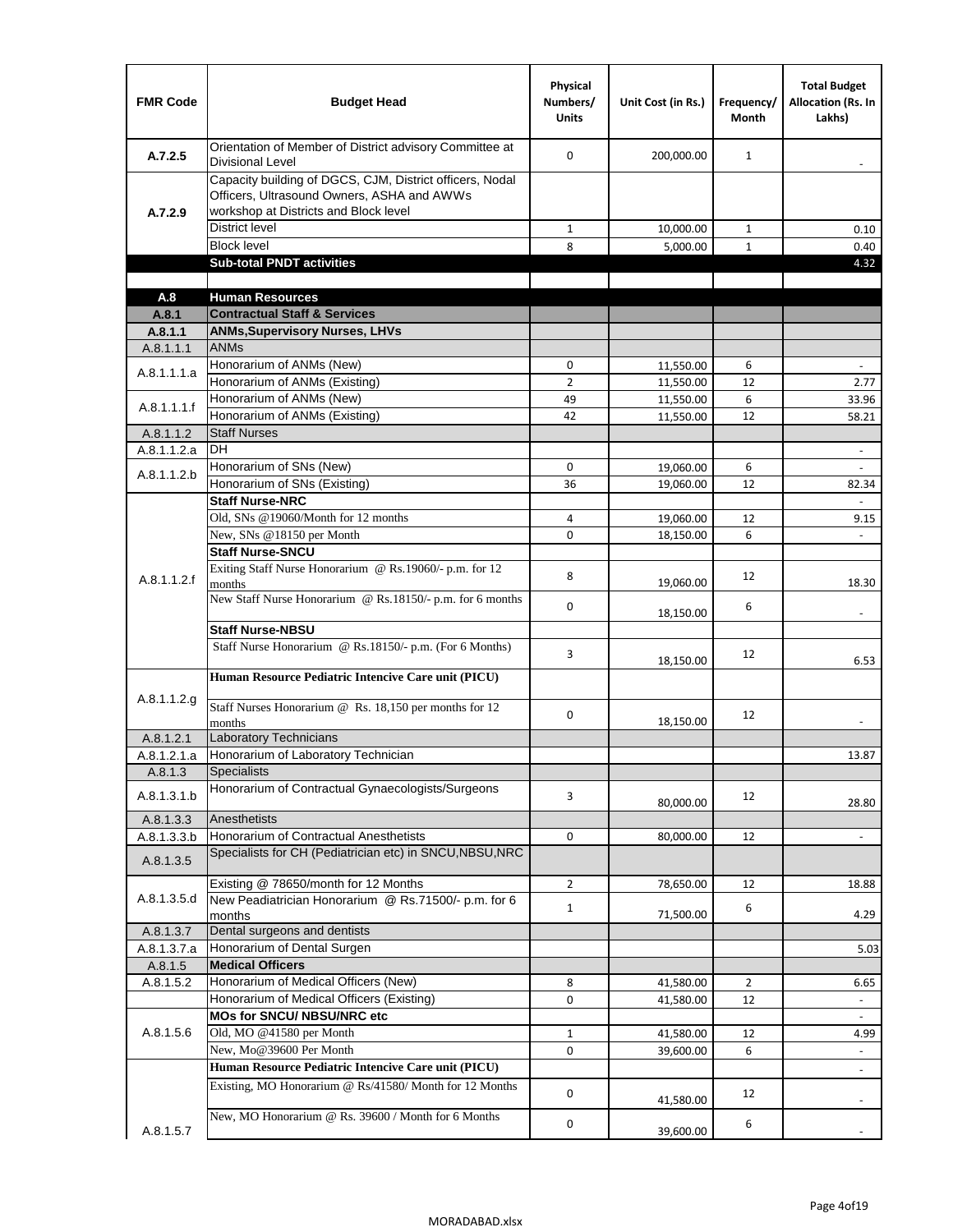| <b>FMR Code</b> | <b>Budget Head</b>                                                                                  | Physical<br>Numbers/<br><b>Units</b> | Unit Cost (in Rs.)     | Frequency/<br>Month | <b>Total Budget</b><br>Allocation (Rs. In<br>Lakhs) |
|-----------------|-----------------------------------------------------------------------------------------------------|--------------------------------------|------------------------|---------------------|-----------------------------------------------------|
|                 | Medical Officer/Training Coordinator, Honorarium at                                                 |                                      |                        |                     |                                                     |
|                 | <b>Medical College</b><br>Old, Trg. Coord. @41580/month for 12 Month                                | 0                                    | 41,580.00              | 12                  | $\overline{\phantom{m}}$                            |
|                 | New, Trg. Coord.@39600/month for 6 Month                                                            | $\Omega$                             | 39,600.00              | 6                   |                                                     |
| A.8.1.7.2       | Honorarium of X-Ray Technician for 12 months                                                        |                                      |                        |                     | 6.93                                                |
| A.8.1.7.4       | RBSK teams (Exclusive mobile health team & DEIC<br>Staff)                                           |                                      |                        |                     |                                                     |
|                 | <b>MOs-AYUSH/MBBS</b>                                                                               |                                      |                        |                     |                                                     |
|                 | Honoraria Existing MBBS                                                                             | 4                                    | 41,675.00              | 12                  | 20.00                                               |
|                 | <b>Honoraria New MBBS</b><br>Honoraria - BDS                                                        | 0                                    | 37,800.00              | 6                   | ÷,                                                  |
| A.8.1.7.4.1     | Honoraria - AYUSH (Existing)                                                                        | 4<br>22                              | 40,516.00<br>27,783.00 | 12<br>12            | 19.45<br>73.35                                      |
|                 | Honoraria - AYUSH recruited upto March 16                                                           | $\overline{2}$                       | 26,460.00              | 12                  | 6.35                                                |
|                 | Honoraria - AYUSH New                                                                               | $\mathbf 0$                          | 25,200.00              | 6                   | $\overline{\phantom{a}}$                            |
|                 | <b>Staff Nurse</b>                                                                                  | $\Omega$                             |                        |                     |                                                     |
|                 | Honoraria - Staff Nurse                                                                             | 8                                    | 19,100.00              | 12                  | 18.34                                               |
|                 | <b>ANM</b>                                                                                          |                                      |                        |                     |                                                     |
| A.8.1.7.4.2     | Honoraria - ANMs (Existing)                                                                         | 6                                    | 11,576.00              | 12                  | 8.33                                                |
|                 | Honoraria - ANM (Recruited upto March 16)                                                           | $\overline{2}$                       | 11,025.00              | 12                  | 2.65                                                |
|                 | Honoraria - ANM (New)                                                                               | $\mathbf 0$                          | 10,500.00              | 6                   |                                                     |
|                 | Paramedical                                                                                         | $\mathbf 0$                          |                        |                     | $\blacksquare$                                      |
|                 | Honoraria - Paramedical                                                                             | 16                                   | 13,753.00              | 12                  | 26.41                                               |
|                 | <b>Pharmacists</b>                                                                                  | $\mathbf 0$                          |                        |                     |                                                     |
| A.8.1.7.4.3     | Honoraria - Pharmacist (Existing)                                                                   | $\mathbf 0$                          | 14,884.00              | 12                  | $\overline{\phantom{a}}$                            |
|                 | Honoraria - Pharmacist (Recruited upto March 16)<br>Honoraria - Pharmacist (New)                    | 0<br>$\Omega$                        | 14,175.00              | 12<br>6             | $\overline{\phantom{a}}$                            |
|                 | Sub Total RBSK mobile teams                                                                         | $\Omega$                             | 13,500.00              |                     | ÷.                                                  |
| A.8.1.7.5       | <b>Others</b>                                                                                       |                                      |                        |                     |                                                     |
| A.8.1.7.5.1     | Honorarium of RMNCH/FP Counselors @ Rs.10760/- for<br>12 months                                     | 5                                    | 10,760.00              | 12                  | 6.46                                                |
|                 | <b>Adolescent Health counselors</b>                                                                 |                                      |                        |                     | $\overline{\phantom{a}}$                            |
|                 | AH counselors at DH level (1st & 2nd phase)                                                         | 2                                    | 13,891.00              | 12                  | 3.33                                                |
| A.8.1.7.5.2     | AH counselors DH level of 3nd phase                                                                 | $\mathbf 0$                          | 13,230.00              | 12                  | $\blacksquare$                                      |
|                 | AH counselors at DH/MC level (New)                                                                  | 0                                    | 12,600.00              | 12                  | $\overline{\phantom{a}}$                            |
|                 | AH counsellors at CHC level                                                                         | $\mathbf 0$                          | 13,230.00              | 6                   | $\blacksquare$                                      |
|                 | <b>Nutriionist</b>                                                                                  | $\mathbf 0$                          |                        |                     | $\overline{\phantom{a}}$                            |
| A.8.1.7.5.4     | Old, Nutrist. @17325 per Month for 12 months                                                        | $\mathbf{1}$                         | 17,325.00              | 12                  | 2.08                                                |
|                 | New, Nutrist. $@16500$ per Month for 6 months<br><b>HR for Cold Chain</b>                           | 0<br>0                               | 16,500.00              | 6                   | -                                                   |
|                 | Hononarium of Cold Chain Handlers at Division level                                                 | 1                                    | 11,430.00              | 12                  | 1.37                                                |
|                 | Hononarium of Cold Chain Handlers at District level                                                 | $\mathbf{1}$                         | 11,430.00              | 12                  | 1.37                                                |
|                 | Hononarium of Technician (Refeigator Machenic) at                                                   | $\mathbf{1}$                         | 19,060.00              | 12                  |                                                     |
|                 | <b>Division level</b>                                                                               |                                      |                        |                     | 2.29                                                |
| A.8.1.7.7       | Technician (Refeigator Machenic) at District level                                                  | 0                                    | 19,060.00              | 12                  | $\overline{\phantom{a}}$                            |
|                 | Honararium of Vaccince Strore Keeper at Division level                                              | $\mathbf{1}$                         | 25,410.00              | 12                  | 3.05                                                |
|                 | Honararium of Vaccince Van Driver at Division level                                                 | 0                                    | 19,060.00              | 12                  |                                                     |
|                 | HR for Blood Bank Storage/Unit<br>Man Power Support at 89 Blood Banks                               |                                      |                        |                     |                                                     |
|                 | Man Power Support at 118 Blood Storage Centre                                                       |                                      |                        |                     | 18.80                                               |
|                 | Manpower support of 18 BCTV                                                                         |                                      |                        |                     | 4.80                                                |
|                 | Staff for Training Institutes/ SIHFW/ Nursing Training                                              |                                      |                        |                     | 14.17                                               |
| A.8.1.7.8       |                                                                                                     |                                      |                        |                     | $\mathbf{0}$                                        |
|                 | Incentive/ Awards etc. to SN, ANMs etc.<br>SBA Trained ANMs at L1 SCs from 6th delivery every month |                                      |                        |                     | $\overline{\phantom{m}}$                            |
|                 |                                                                                                     | 0                                    | 300.00                 |                     | $\frac{1}{2}$                                       |
| A.8.1.8         | SBA Trained ANMs/SNs at APHCs/PHCs starting from 16th<br>Delivery every month                       | 0                                    | 300.00                 |                     |                                                     |
|                 | SBA Trained ANMs/SNs at Non FRU CHCs/BPHCs starting from<br>51st Delivery every month               | 0                                    | 300.00                 |                     |                                                     |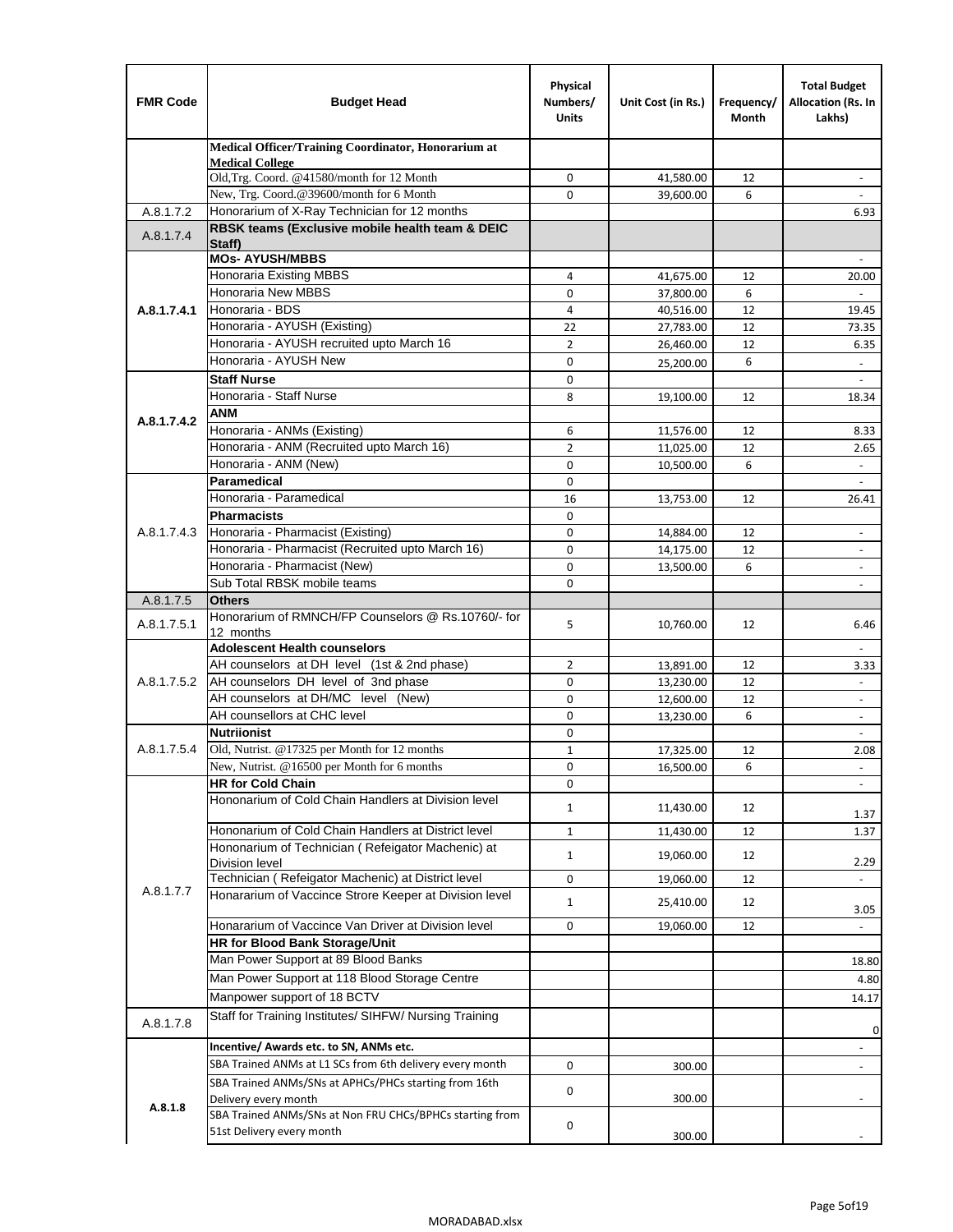| <b>FMR Code</b>    | <b>Budget Head</b>                                                                                      | Physical<br>Numbers/<br><b>Units</b> | Unit Cost (in Rs.) | Frequency/<br>Month | <b>Total Budget</b><br>Allocation (Rs. In<br>Lakhs) |
|--------------------|---------------------------------------------------------------------------------------------------------|--------------------------------------|--------------------|---------------------|-----------------------------------------------------|
|                    | Incentives for EMOC teams at below District level starting from<br>6th CS every month @Rs 3000/CS       | $\mathbf 0$                          | 3,000.00           |                     |                                                     |
| A.8.1.9            | Honorarium of Data Entry Operator at DH                                                                 |                                      |                    |                     | 1.83                                                |
| A.8.1.10           | <b>Other Incentives Schemes (Pl.Specify)</b>                                                            |                                      |                    |                     |                                                     |
| A.8.1.10.1         | Fixed difficult area Incentive                                                                          | $\mathbf 0$                          |                    |                     |                                                     |
| A.8.1.10.2         | FRU Operationalization for Gynae & anaesthetist<br>specialist on call from govt sector for NHPDs & HPDs | 60                                   | 3,000.00           |                     | 1.80                                                |
| A.8.1.10.3         | FRU Operationalization Gynaecologists specialist on call<br>for NHPDs & HPDs                            | 30                                   | 4,500.00           |                     | 1.35                                                |
| A.8.1.10.4         | FRU Operationalization anaesthetist specialist on call for<br><b>NHPDs &amp; HPDs</b>                   | 60                                   | 3,000.00           |                     | 1.80                                                |
| A.8.1.10.5         | Performance based Incentives to RMNCH+A Counsellors<br>in Family Planning @ Rs.50/ client               | 200                                  | 50.00              |                     | 0.10                                                |
| A.8.1.11           | <b>Support Staff for Health Facilities</b>                                                              |                                      |                    |                     |                                                     |
|                    | <b>HR-NRC</b>                                                                                           |                                      |                    |                     | $\qquad \qquad \blacksquare$                        |
|                    | Cook<br>Old, Cook @7500 per Month for 12 months                                                         | $\mathbf{1}$                         | 7,500.00           | 12                  | 0.90                                                |
|                    | New, Cook @7500 per Month for 6 months                                                                  | 0                                    | 7,500.00           | 6                   | $\Box$                                              |
|                    | <b>Care Taker</b>                                                                                       |                                      |                    |                     |                                                     |
|                    | Old, Caretaker @6400 per Month for 12 months                                                            | $\mathbf{1}$                         | 6,400.00           | 12                  | 0.77                                                |
|                    | New, Caretaker @6400 per Month for 6 months                                                             | 0                                    | 6,400.00           | 6                   | ÷,                                                  |
|                    | <b>Cleaner</b>                                                                                          |                                      |                    |                     |                                                     |
|                    | Old, Cleaner @6400 per Month for 12 months                                                              | $\mathbf{1}$                         | 6,400.00           | 12                  | 0.77                                                |
|                    | New, Cleaner @6400 per Month for 6 months<br><b>HR-SNCU</b>                                             | $\mathbf 0$                          | 6,400.00           | 6                   |                                                     |
| A.8.1.11.f         | Cleaner/ Ward Ayah/Security Guard                                                                       |                                      |                    |                     |                                                     |
|                    | Existing CL/WA Honorarium @ Rs. 6400/monty for 12<br>months                                             | 3                                    | 6,400.00           | 12                  | 2.30                                                |
|                    | New CL/WA/SG Honorarium @ Rs. 6400/month for 6<br>month                                                 | 6                                    | 6,400.00           | 6                   | 2.30                                                |
|                    | <b>Data Entry Oprator</b>                                                                               |                                      |                    |                     |                                                     |
|                    | old DEO Honorarium @ Rs.12000/- p.m. for 12 months                                                      | $\mathbf{1}$                         | 12,000.00          | 12                  | 1.44                                                |
|                    | New DEO Honorarium @ Rs.12000/- p.m. for 6 months                                                       | 0                                    | 12,000.00          | 6                   |                                                     |
|                    | Human Resource Pediatric Intencive Care unit (PICU)                                                     |                                      |                    |                     |                                                     |
|                    | Ward Aaya/Sweeper Honorarium @ Rs. 6400/Month for 6                                                     | 0                                    |                    | 6                   |                                                     |
|                    | months                                                                                                  |                                      | 6,400.00           |                     |                                                     |
|                    | Sub-total HR                                                                                            |                                      |                    |                     | 548.65                                              |
| A.9                | <b>TRAINING</b>                                                                                         |                                      |                    |                     |                                                     |
| A.9.1              | Skill lab                                                                                               |                                      |                    |                     |                                                     |
| A.9.1.3            | Training Motivation and follow up visit                                                                 |                                      |                    |                     | 0                                                   |
| A.9.3              | <b>Maternal Health Training</b>                                                                         |                                      |                    |                     | $\blacksquare$                                      |
| A.9.3.1.4          | Training of ANMs / LHVs in SBA                                                                          |                                      |                    |                     | $\overline{\phantom{a}}$                            |
| A.9.3.7            | Other maternal health training (please specify)                                                         |                                      |                    |                     |                                                     |
| A.9.3.7.1          | MDR training of District and Block level officials                                                      | $\overline{2}$                       | 22,950.00          |                     | 0.46                                                |
| A.9.3.7.5          | ANM Training on new ANC guidelines and HRPs                                                             |                                      |                    |                     |                                                     |
|                    | District level                                                                                          | $\overline{2}$                       | 29,300.00          |                     | 0.59                                                |
|                    | <b>Block Level</b>                                                                                      | 8                                    | 31,050.00          |                     | 2.48                                                |
| A.9.10<br>A.9.10.1 | <b>Training (Nursing)</b><br>Strengthening of Existing Training Institutions/Nursing School             | $\mathbf{1}$                         | 4,300,000.00       |                     | $\blacksquare$                                      |
|                    | excluding infrastructure and HR.                                                                        |                                      |                    |                     | 43.00                                               |
| A.9.10.2           | New Training Institutions/School                                                                        | $\mathbf{1}$                         | 152,000.00         |                     | 1.52                                                |
|                    | <b>National Dewarming Day</b>                                                                           |                                      |                    |                     |                                                     |
| A.9.11.3           | Orientaion meeting-District level                                                                       | $\mathbf 1$                          | 5000               | $\overline{2}$      | 0.10                                                |
|                    | Orientaion meeting-Block level                                                                          | 8                                    | 7500               | $\overline{2}$      | 1.20                                                |
| A.9.12             | <b>RBSK training</b><br>RBSK Training -Training of Mobile health team -                                 |                                      |                    |                     |                                                     |
| A.9.12.1           | technical and managerial (5 days)                                                                       |                                      |                    |                     | 54.18                                               |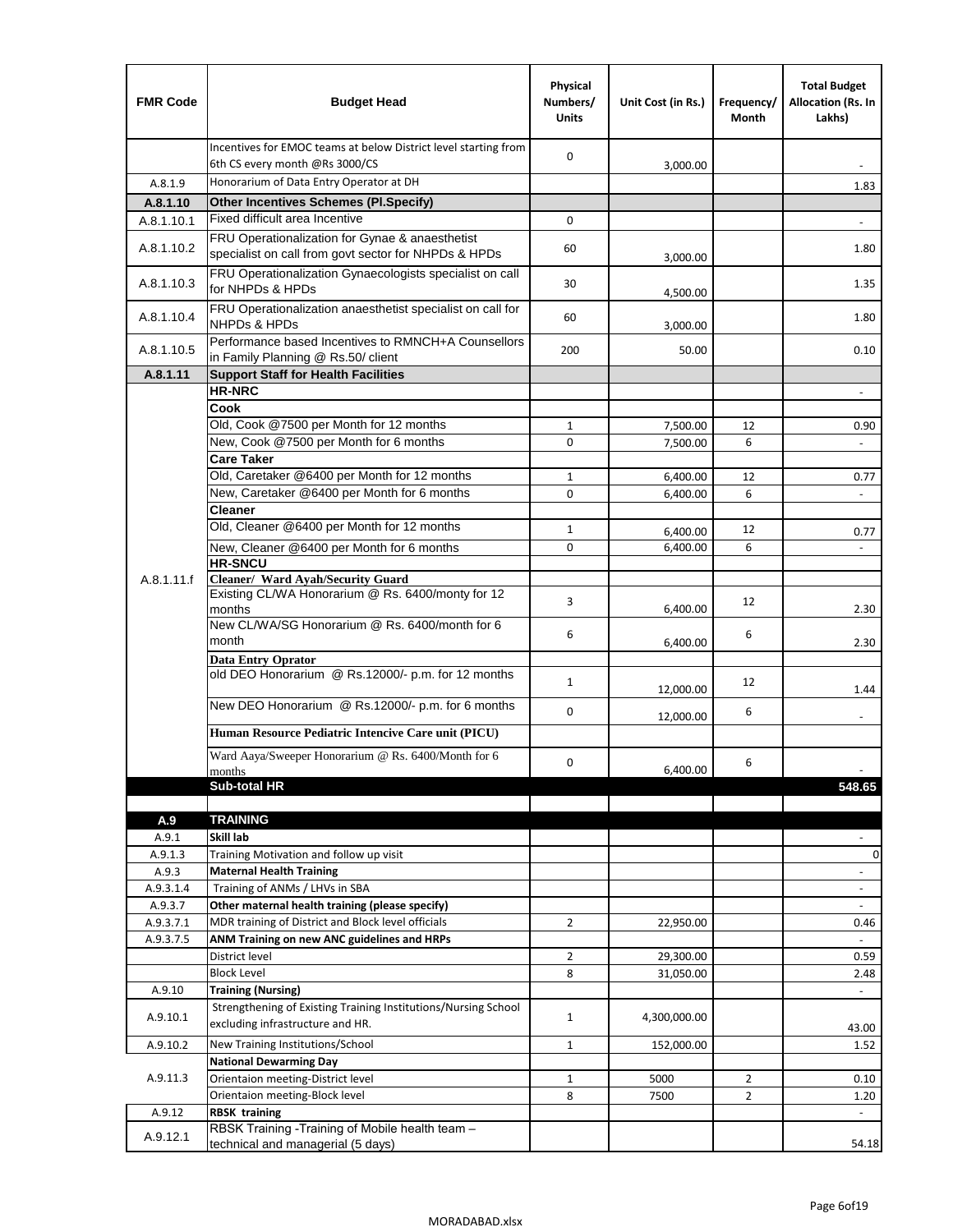| <b>FMR Code</b>        | <b>Budget Head</b>                                                                        | Physical<br>Numbers/<br><b>Units</b> | Unit Cost (in Rs.) | Frequency/<br><b>Month</b> | <b>Total Budget</b><br>Allocation (Rs. In<br>Lakhs) |
|------------------------|-------------------------------------------------------------------------------------------|--------------------------------------|--------------------|----------------------------|-----------------------------------------------------|
|                        |                                                                                           |                                      |                    |                            |                                                     |
|                        | <b>Sub-total Training</b>                                                                 |                                      |                    |                            | 103.53                                              |
| A.10                   | <b>PROGRAMME MANAGEMENT</b>                                                               |                                      |                    |                            |                                                     |
| A.10.2                 | Contractual Staff for DPMSU recruited and in position                                     |                                      |                    |                            |                                                     |
| A.10.2.1               | District Programme Manager                                                                | $\mathbf{1}$                         | 39,690.00          | 12                         | 4.76                                                |
| A.10.2.2               | District Accounts Manager                                                                 | 1                                    | 32,303.00          | 12                         | 3.88                                                |
| A.10.2.3               | District Data Manager                                                                     | $\mathbf{1}$                         |                    | 12                         |                                                     |
| A.10.2.4               | Consultants/ Programme Officers (Kindly Specify)                                          | $\mathbf 0$                          | 22,050.00          |                            | 2.65                                                |
|                        | Honorarium of RKSK Coordinator                                                            | 0                                    | 25,000.00          | 9                          | $\overline{\phantom{a}}$                            |
| A.10.2.5               | Accountants                                                                               | 0                                    |                    |                            |                                                     |
| A.10.2.6               | Data Entry Operators                                                                      | 0                                    |                    |                            | $\overline{\phantom{a}}$                            |
| A.10.2.7               | Support Staff (Kindly Specify)                                                            | $\mathbf{1}$                         | 8,269.00           | 12                         | 0.99                                                |
| A.10.2.8.1             | Operational Cost for DPMU unit                                                            | $\mathbf{1}$                         | 89,250.00          | 12                         | 10.71                                               |
| A.10.2.8.5             | <b>DEIC Managers</b>                                                                      | $\mathbf{1}$                         | 33,000.00          | 10                         | 3.30                                                |
| A.10.3                 | <b>Strengthening of Block PMU</b>                                                         |                                      |                    |                            |                                                     |
| A.10.3.1               | <b>Block Programme Manager</b>                                                            |                                      |                    |                            | 23.28                                               |
| A.10.3.2               | <b>Block Accounts Manager</b>                                                             |                                      | 12,128.00          | 12                         | 11.64                                               |
| A.10.3.7.1             | Operational Cost for BPMU unit                                                            | 8                                    | 15,000.00          | 12                         | 14.40                                               |
|                        | <b>Concurrent Audit system</b>                                                            |                                      |                    |                            |                                                     |
| A.10.6                 | Monthly Concurrent Audit<br><b>Block Spesific Work</b>                                    | $\mathbf{1}$<br>8                    | 4,500.00           | 12<br>12                   | 0.54<br>0.48                                        |
| A.10.7                 | <b>Mobility Support, Field Visits</b>                                                     |                                      | 500.00             |                            |                                                     |
| A.10.7.2               | <b>DPMU/District</b>                                                                      | 2                                    | 30,000.00          | 12                         | 7.20                                                |
| A.10.7.3               | <b>BPMU/Block</b>                                                                         | 8                                    | 30,000.00          | 12                         | 28.80                                               |
| A.10.8.1               | Vehicles for Divisional / AD office                                                       | $\overline{2}$                       | 30,000.00          | 12                         | 7.20                                                |
|                        |                                                                                           |                                      |                    |                            |                                                     |
|                        | <b>Sub-total Programme Management</b>                                                     |                                      |                    |                            | 119.84                                              |
|                        |                                                                                           |                                      |                    |                            |                                                     |
|                        | Total of RMNCH+A                                                                          |                                      |                    |                            | 1,941.22                                            |
|                        | Additionalities under NRHM (Mission Flexible Pool)                                        |                                      |                    |                            |                                                     |
| в                      |                                                                                           |                                      |                    |                            |                                                     |
| <b>B1</b>              | <b>ASHA</b>                                                                               |                                      |                    |                            |                                                     |
| B1.1.1.3               | <b>Supplementary training for ASHAs</b>                                                   |                                      |                    |                            |                                                     |
| B1.1.1.3.1             | TOT of ASHA Trainer- I round (at RHFWTC)<br>Batch cost+Equipment+Module+ Monitoring Visit |                                      |                    |                            | 8.67                                                |
| B1.1.1.3.2             | TOT of ASHA Trainers -II Round (at RHFWTC)                                                |                                      |                    |                            | 11.49                                               |
| B1.1.1.4               | Post training support and supervision                                                     |                                      |                    |                            | $\omega$                                            |
|                        | Supervision costs by ASHA facilitators<br>(12 months)                                     |                                      |                    |                            | 46.20                                               |
| B1.1.1.4.1             |                                                                                           |                                      |                    |                            |                                                     |
|                        | Supervision costs by ASHA facilitators<br>(6 months)                                      |                                      |                    |                            |                                                     |
| B1.1.1.4.2             | Monthly review Meeting of ASHA Sangini with BCPM                                          |                                      |                    |                            | 1.39                                                |
| B <sub>1.1.3</sub>     | Performance Incentive/Other Incentive to ASHAs (if                                        |                                      |                    |                            |                                                     |
|                        | any)                                                                                      |                                      |                    |                            |                                                     |
| B1.1.3.1               | <b>ASHA incentives under Maternal Health</b><br>Maternal Death Audit Information          |                                      |                    |                            |                                                     |
| B1.1.3.1.2<br>B1.1.3.2 | Incentive to ASHA under Child Health                                                      | 224                                  | 200.00             |                            | 0.45<br>÷.                                          |
|                        | Incentive for Home Based Newborn Care programme                                           |                                      |                    |                            |                                                     |
| B1.1.3.2.1             |                                                                                           | 68778                                | 250.00             |                            | 171.95                                              |
| B1.1.3.2.4             | Incentive for referral of SAM cases to NRC @ Rs.50/Case                                   | 240                                  |                    |                            |                                                     |
|                        | Incentive for follow up of discharge of SAM children from                                 |                                      | 50.00              |                            | 0.12                                                |
| B1.1.3.2.5             | NRCs @ Rs. 100/ for 4 Follow up                                                           | 240                                  | 100.00             |                            | 0.24                                                |
|                        | ASHA Incentives under family planning (ESB/ PPIUCD/                                       |                                      |                    |                            |                                                     |
| B1.1.3.3               | Others)                                                                                   |                                      |                    |                            |                                                     |
| B1.1.3.3.1             | ASHA PPIUCD incentive for accompanying the client for<br>PPIUCD insertion                 | 600                                  | 150.00             |                            | 0.90                                                |
|                        |                                                                                           |                                      |                    |                            |                                                     |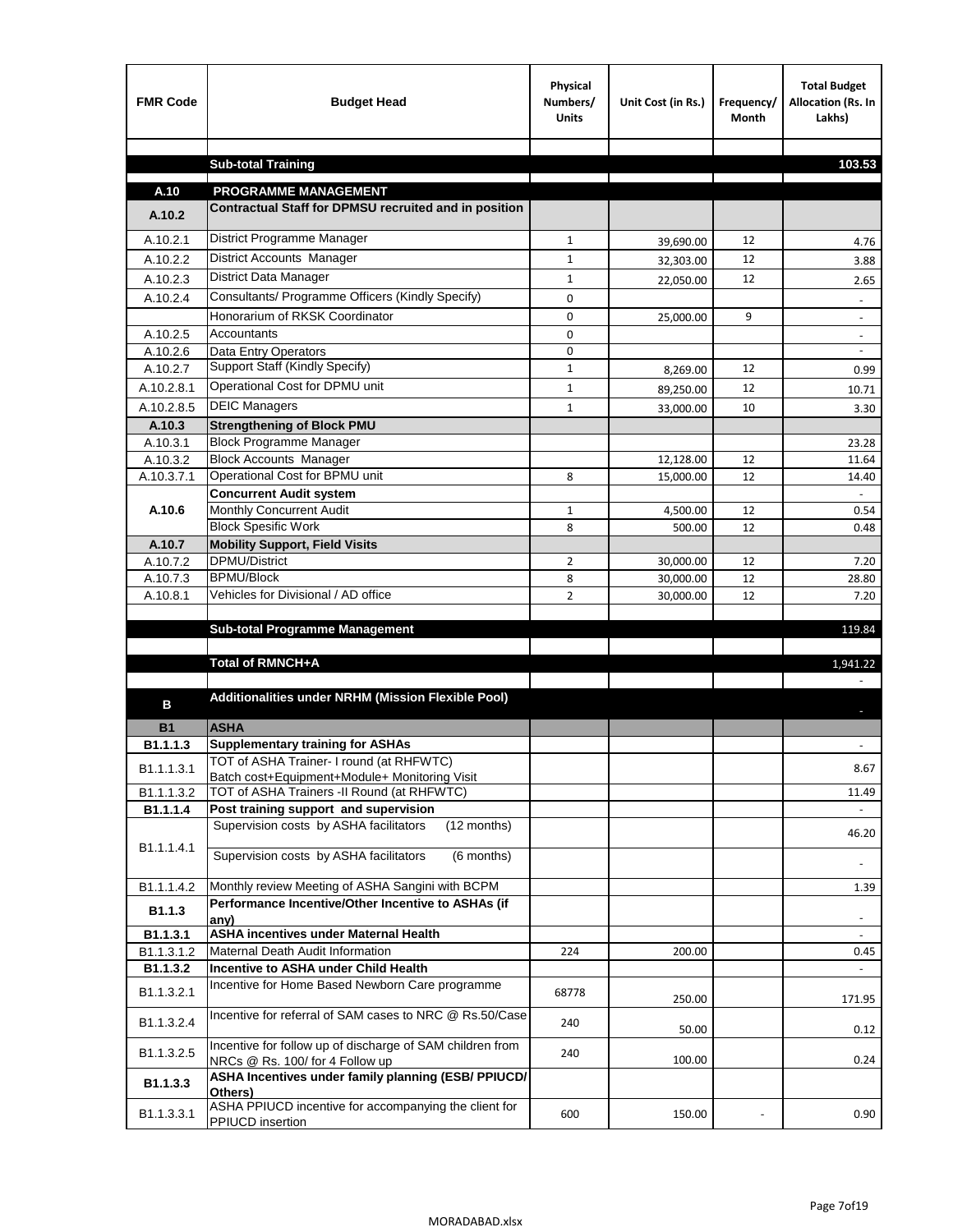| <b>FMR Code</b>            | <b>Budget Head</b>                                                                                                                                                    | Physical<br>Numbers/<br><b>Units</b> | Unit Cost (in Rs.) | Frequency/<br>Month | <b>Total Budget</b><br><b>Allocation (Rs. In</b><br>Lakhs) |
|----------------------------|-----------------------------------------------------------------------------------------------------------------------------------------------------------------------|--------------------------------------|--------------------|---------------------|------------------------------------------------------------|
|                            | ASHA incentive under ESB scheme for promoting<br>spacing of births @ 500/- per ASHA/client                                                                            | 1160                                 | 500.00             |                     | 5.80                                                       |
| B <sub>1.1</sub> , 3, 3, 2 | Spacing for 2 years after marriage @ 500/- per<br>ASHA/client                                                                                                         | 1171                                 | 500.00             |                     | 5.86                                                       |
| B1.1.3.3.3                 | ASHA Incentive under ESB scheme for promoting<br>adoption of limiting method upto two children @ Rs. 1000<br>per client                                               | 1422                                 | 1,000.00           |                     | 14.22                                                      |
| B1.1.3.6                   | <b>ASHA Incentives (other)</b>                                                                                                                                        |                                      |                    |                     |                                                            |
| B <sub>1.1</sub> , 3, 5, 3 | ASHA incentive for NDD for 2 round                                                                                                                                    | 2218                                 | 100.00             | $\overline{2}$      | 4.44                                                       |
| B <sub>1.1</sub> .3.6.1    | Amount to be released for 12 months for Routine<br>activities (4 month incentive for ASHAs those are yet to<br>be placed)                                             |                                      |                    |                     | 245.92                                                     |
| B1.1.3.6.4                 | Incentive to ASHA Facilitator (12 Months)                                                                                                                             |                                      |                    |                     | 2.77                                                       |
| B <sub>1.1</sub> .3.6.5    | Reimbursement of travel expenses for accompanying a<br>woman to facility for surgical abortion (MVA/EVA) @<br>Rs.150/-per case                                        | 120                                  | 150.00             |                     | 0.18                                                       |
| B <sub>1.1</sub> .3.6.6    | Reimbursement of travel expenses for accompanying a<br>woman to facility for medical abortion (MMA) @ Rs.225/-<br>per case                                            | 120                                  | 225.00             |                     | 0.27                                                       |
| B1.1.3.6.9                 | ASHA Torch (NO. of ASHA +AF) @ Rs. 262.20                                                                                                                             |                                      |                    |                     | 6.02                                                       |
| B1.1.3.7                   | Other (support provisions to ASHA such as uniform,<br>diary, ASHA Ghar etc)                                                                                           |                                      |                    |                     |                                                            |
| B <sub>1.1</sub> .3.7.2    | ASHA Payment Voucher, Payment Register and VHIR<br>1.@ Rs. 25/ASHA, 2.@Rs.50/AF, 3.@Rs.150/block for<br>ASHa master payment register,<br>4. @Rs.174.5/ASHA/B1.1.3.7.2 |                                      |                    |                     | 4.48                                                       |
| B <sub>1.1</sub> , 3.7.4   | ASHA SAREE (TA/DA for Attending monthly meeting) No.<br>of ASHA+AF @ Rs.450                                                                                           |                                      |                    |                     | 10.33                                                      |
| B <sub>1.1</sub> .5.1      | Honorarium of Regional Coordinator                                                                                                                                    |                                      |                    |                     | 2.10                                                       |
| B <sub>1.1.5.2</sub>       | Honararium of District Community Process Manager                                                                                                                      | $\mathbf{1}$                         | 32,303.00          | 12                  | 3.88                                                       |
| B1.1.5.3                   | Honararium of Block Community Process Manager                                                                                                                         | 8                                    | 12,000.00          | 12                  | 11.52                                                      |
|                            | Mobility cost for ARC/AMG                                                                                                                                             |                                      |                    |                     | 2.40                                                       |
| B <sub>1.1.5.4</sub>       | AMG cost                                                                                                                                                              | $\mathbf{1}$                         | 10,000.00          | $\mathbf{1}$        | 0.10                                                       |
|                            | Quarterly BCPM meeting at Divisional Head Quarter @                                                                                                                   |                                      |                    |                     | 0.78                                                       |
|                            | rs. 500/BCPM/atr.                                                                                                                                                     |                                      |                    |                     |                                                            |
|                            | <b>Sub Total of ASHA</b>                                                                                                                                              |                                      |                    |                     |                                                            |
|                            |                                                                                                                                                                       |                                      |                    |                     | 562.45006                                                  |
| B.2                        | <b>Untied Fund</b>                                                                                                                                                    |                                      |                    |                     |                                                            |
| B <sub>2.3</sub>           | <b>CHCs</b>                                                                                                                                                           |                                      |                    |                     | 18.72                                                      |
| B <sub>2.4</sub>           | <b>PHCs</b>                                                                                                                                                           |                                      |                    |                     | 19.72                                                      |
|                            | <b>Sub Total of Untied Fund</b>                                                                                                                                       |                                      |                    |                     | 38.4392                                                    |
| <b>B9</b>                  | <b>Mainstreaming of AYUSH</b>                                                                                                                                         |                                      |                    |                     |                                                            |
| B.9.1                      | Medical Officers at CHCs/ PHCs (Only AYUSH)                                                                                                                           |                                      |                    |                     |                                                            |
| B.9.1.1                    | DH                                                                                                                                                                    | 4                                    | 29,106.00          | 12                  | 13.97                                                      |
| B.9.1.2                    | <b>FRU<sub>s</sub></b>                                                                                                                                                | 5                                    | 29,106.00          | 12                  | 17.46                                                      |
| B.9.1.3                    | Non FRU SDH/ CHC                                                                                                                                                      | $\overline{2}$                       | 29,106.00          | 12                  | 6.99                                                       |
| B.9.1.4                    | 24 X 7 PHC                                                                                                                                                            | 11                                   | 29,106.00          | 12                  | 38.42                                                      |
| B.9.1.5                    | Non-24 X 7 PHCs/ APHCs                                                                                                                                                | 4                                    | 29,106.00          | 12                  | 13.97                                                      |
| B.9.2                      | Other Staff Nurses and Supervisory Nurses/ AYUSH<br>pharmacists (Only AYUSH)                                                                                          |                                      |                    |                     |                                                            |
| B.9.2.1                    | DH                                                                                                                                                                    | $\overline{2}$                       | 10,914.75          | 12                  | 2.62                                                       |
| B.9.2.2                    | <b>FRUs</b>                                                                                                                                                           | $\overline{2}$                       | 10,914.75          | 12                  | 2.62                                                       |
| B.9.2.3                    | Non FRU SDH/ CHC                                                                                                                                                      | $\overline{2}$                       | 10,914.75          | 12                  | 2.62                                                       |
| B.9.2.4                    | 24 X 7 PHC                                                                                                                                                            | 4                                    |                    | 12                  |                                                            |
|                            | Non-24 X 7 PHCs                                                                                                                                                       |                                      | 10,914.75          |                     | 5.24                                                       |
| B.9.2.5                    |                                                                                                                                                                       | 0                                    | 10,914.75          | 12                  | $\blacksquare$                                             |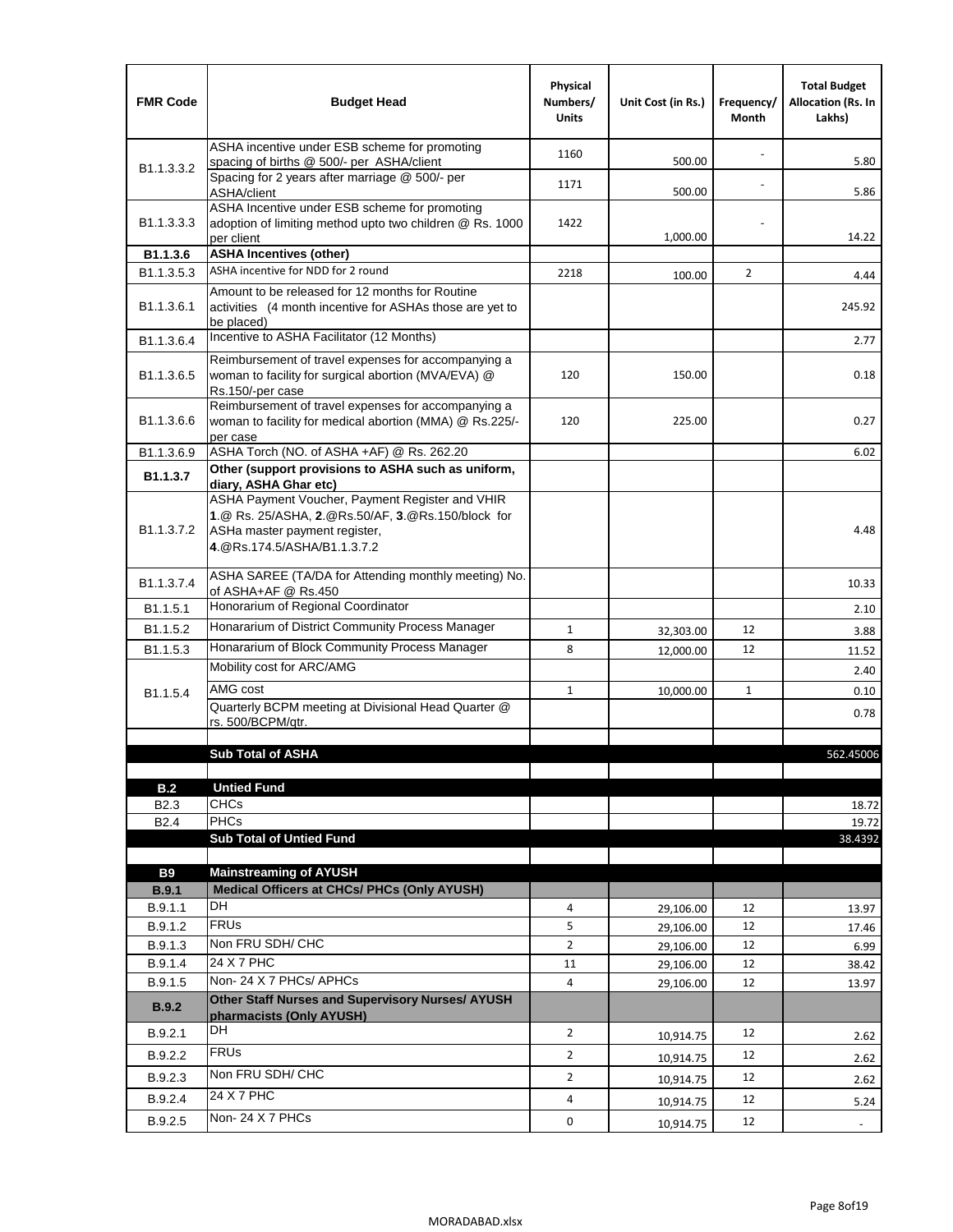| <b>FMR Code</b> | <b>Budget Head</b>                                                                              | Physical<br>Numbers/<br><b>Units</b> | Unit Cost (in Rs.) | Frequency/<br>Month | <b>Total Budget</b><br>Allocation (Rs. In<br>Lakhs) |
|-----------------|-------------------------------------------------------------------------------------------------|--------------------------------------|--------------------|---------------------|-----------------------------------------------------|
|                 | Panchkarma Unit Lokbabdhu Rajnarayna Joint<br><b>Hospital, Lucknow</b>                          |                                      |                    |                     |                                                     |
| B.9.2.6         | Honararium of Panchkarma Technician (1Male and 1<br>Female)                                     | $\mathbf 0$                          | 10,000.00          | 12                  |                                                     |
|                 | Honorarium of Panchkarma Attendent                                                              | 0                                    | 8,000.00           | 12                  |                                                     |
|                 | Lumpsum amount for Sweeper (Safai Karmi)                                                        |                                      |                    |                     | 0                                                   |
| <b>B9.3</b>     | <b>Other Activities (Excluding HR)</b>                                                          |                                      |                    |                     |                                                     |
| B9.3.1          | Contingency AYUSH wings                                                                         | $\mathbf{1}$                         | 20,000.00          |                     | 0.20                                                |
| B9.3.3          | Establishment of Panchkarma Unit                                                                |                                      |                    |                     | $\mathbf 0$                                         |
| B9.3.4          | Construction of AYUSH Wing                                                                      | 0                                    | 3,000,000.00       |                     |                                                     |
|                 |                                                                                                 |                                      |                    |                     |                                                     |
|                 | Sub Total of Mainstreaming of AYUSH                                                             |                                      |                    |                     | 104.11                                              |
|                 |                                                                                                 |                                      |                    |                     |                                                     |
| <b>B10</b>      | <b>IEC-BCC NRHM</b><br><b>Girls Child Day</b>                                                   |                                      |                    |                     |                                                     |
| B.10.3.5        | <b>Division level</b>                                                                           | $\mathbf{1}$                         | 50,000.00          | $\mathbf{1}$        | 0.50                                                |
|                 | <b>Block level</b>                                                                              | 8                                    | 10,000.00          | $\mathbf{1}$        | 0.80                                                |
| <b>B.10.7</b>   | Priniting activities (please specify)                                                           |                                      |                    |                     |                                                     |
| B.10.7.1        | SM booklet @Rs 20.00 for all ANCs<br>MCP card @ Rs 10 for all ANCs                              | 101637                               | 20.00              |                     | 20.33                                               |
| <b>B.10.7.4</b> | <b>Other printing</b>                                                                           | 101637                               | 10.00              |                     | 10.16                                               |
| B.10.7.4.1      | <b>IEC-BCC Material for NDD</b>                                                                 |                                      |                    |                     |                                                     |
|                 | IEC material, poster, banner @ Rs. 14000 per block for 2<br>round                               | 8                                    | 14000              | $\overline{2}$      | 2.24                                                |
|                 | Teaching and community hand bills/pumphlets and check<br>list @ Rs. 14000 per block for 2 round | 8                                    | 14000              | $\overline{2}$      | 2.24                                                |
|                 | 5 Fipchart per block @ Rs. 200 per Flip chart( one time)                                        | 40                                   | 200                | $\mathbf{1}$        | 0.08                                                |
|                 | AWW and Teacher hand out @ Rs. 7 each for 2 round                                               | 4509                                 | 7                  | 2                   | 0.63                                                |
|                 | ASHA hand out @ Rs. 2 each for 2 round                                                          | 2218                                 | 2                  | $\overline{2}$      | 0.09                                                |
|                 | <b>AFHC cards</b>                                                                               |                                      |                    |                     |                                                     |
| B.10.7.4.2      | For DH & MC level Existing AFHS clinics<br>For CHC level Existing AFHS clinics                  | $\overline{2}$<br>0                  | 0.50<br>0.50       | 2000<br>2000        | 0.02                                                |
|                 | For PHC level existing AFHS clinics                                                             | 0                                    | 0.50               | 2000                | $\blacksquare$                                      |
|                 | AFHC Register (3 register per clinic)                                                           | 6                                    | 150.00             | $\mathbf{1}$        | 0.01                                                |
|                 | <b>Printing of RBSK card and registers</b>                                                      | 0                                    |                    |                     |                                                     |
|                 | MHT Register for AWC                                                                            | 214                                  | 100.00             | $\mathbf{1}$        | 0.21                                                |
|                 | MHT Register for School                                                                         | 354                                  | 100.00             | $\mathbf{1}$        | 0.35                                                |
| B.10.7.4.3      | (Class-1 to 12)<br>RBSK Format (microplan, reporting) @ Rs. 3000/ per                           |                                      |                    |                     |                                                     |
|                 | block                                                                                           | 8                                    | 3,000.00           | $\mathbf{1}$        | 0.24                                                |
|                 | RBSK card for children of AWC and School                                                        |                                      |                    |                     |                                                     |
|                 | AWC (Twice in year)<br>School (Class 1 to 12)                                                   | 106978<br>177088                     | 1.20<br>0.75       |                     | 1.28<br>1.33                                        |
|                 |                                                                                                 |                                      |                    |                     |                                                     |
|                 | <b>Sub Total IEC</b>                                                                            |                                      |                    |                     | 40.52                                               |
|                 |                                                                                                 |                                      |                    |                     |                                                     |
| <b>B.11</b>     |                                                                                                 |                                      |                    |                     |                                                     |
| B.11.2.5        | Recurring support of 18 BCTV                                                                    |                                      |                    |                     | 2.51                                                |
| <b>B14</b>      | Innovations (if any)                                                                            |                                      |                    |                     |                                                     |
| B14.6           | Religious and Community Leaders Meet @ Rs.<br>10000/District/meeting                            | $\mathbf{1}$                         | 10,000.00          |                     | 0.10                                                |
| B14.11          | Rogi Sahayata Kendra @ Rs. 664200 including 5%                                                  |                                      |                    |                     |                                                     |
| B14.12          | increment in HR cost<br>AAA Platform - Monitoring & Microplanning meeting for                   |                                      |                    |                     |                                                     |
|                 | frontline workers<br>Nurse Mentor Programme and Establishment of Mini                           |                                      |                    |                     |                                                     |
|                 | <b>Skill Lab</b>                                                                                |                                      |                    |                     |                                                     |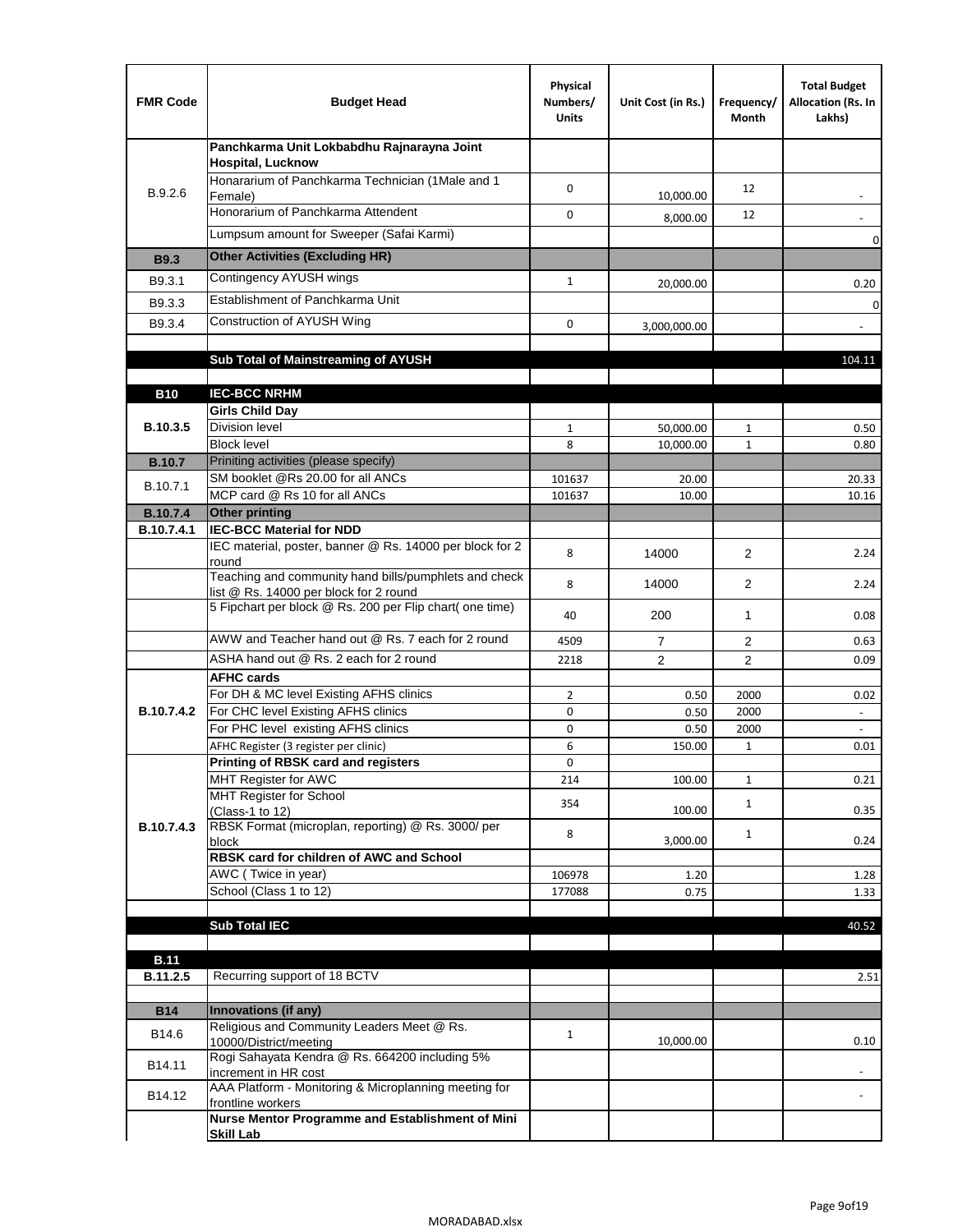| <b>FMR Code</b>   | <b>Budget Head</b>                                                                      | Physical<br>Numbers/<br><b>Units</b> | Unit Cost (in Rs.) | Frequency/<br>Month | <b>Total Budget</b><br>Allocation (Rs. In<br>Lakhs) |
|-------------------|-----------------------------------------------------------------------------------------|--------------------------------------|--------------------|---------------------|-----------------------------------------------------|
| B14.19            | Honoraium of Naurse Mentor (Existing)                                                   | 0                                    | 38,588.00          | 12                  | $\sim$                                              |
|                   | Honoraium of Naurse Mentor for 12 montys (New)                                          | 0                                    | 36,750.00          | 12                  |                                                     |
|                   | Honoraium of Naurse Mentor fro 10 months (New)                                          | 0                                    | 36,750.00          | 10                  | $\sim$                                              |
| B14.22            | Training Strategy for Village Health and Nutrition Days<br>(VHNDs)                      |                                      |                    |                     | 6.81                                                |
|                   | Free Transport Facilities to PLHIV(People Living with                                   |                                      |                    |                     |                                                     |
| B14.25            | <b>HIV)</b> for treatment                                                               |                                      |                    |                     |                                                     |
|                   | On ART cost                                                                             |                                      |                    |                     | 9.44                                                |
|                   | PRE ART Cost                                                                            |                                      |                    |                     | 2.31                                                |
|                   | <b>KAYAKALP' Award Scheme</b>                                                           |                                      |                    |                     |                                                     |
|                   | Training for Swachha Bharat Abhiyan                                                     |                                      |                    |                     |                                                     |
|                   | Awareness cum Internal Assessors Training Workshop @<br>Rs. 33000/Disitrict             |                                      |                    |                     | 0.33                                                |
|                   | District level Hospital Rs. 20000/District                                              |                                      |                    |                     | 0.20                                                |
|                   | <b>CHC</b> level                                                                        | $\overline{2}$                       | 15,000.00          |                     | 0.30                                                |
|                   | <b>PHC</b> level                                                                        | 5                                    | 6,000.00           |                     | 0.30                                                |
| B14.29            | <b>Internal Assessment</b>                                                              |                                      |                    |                     |                                                     |
|                   | District level Hospital (Quarterly)                                                     | 2                                    | 2,000.00           | 4                   | 0.16                                                |
|                   | CHC level (Quarterly)                                                                   | $\overline{2}$                       | 1,000.00           | 4                   | 0.08                                                |
|                   | PHC level (Quarterly)                                                                   | 5                                    | 500.00             | 4                   | 0.10                                                |
|                   | <b>Peer Assessment</b>                                                                  |                                      |                    |                     |                                                     |
|                   | <b>District level Hospital</b>                                                          | 2                                    | 25.000.00          |                     | 0.50                                                |
|                   | <b>CHC</b> level                                                                        | $\overline{2}$                       | 10,000.00          |                     | 0.20                                                |
|                   | PHC level                                                                               | 5                                    | 5,000.00           |                     | 0.25                                                |
|                   | Matritwa Saptah                                                                         |                                      |                    |                     |                                                     |
|                   | District level activities @Rs 50000                                                     | $\mathbf{1}$                         | 50,000.00          |                     | 0.50                                                |
|                   | Mobility support @ Rs 17600/block                                                       | 8                                    | 17,600.00          |                     | 1.41                                                |
|                   | Printing of formats, reports and HRP register @ 50/ANM                                  |                                      |                    |                     |                                                     |
| B14.33            |                                                                                         | 271                                  | 50.00              |                     | 0.14                                                |
|                   | <b>IEC Support</b>                                                                      |                                      |                    |                     |                                                     |
|                   | District level                                                                          | 1                                    | 2,500.00           |                     | 0.03                                                |
|                   | <b>Block Level</b>                                                                      | 8                                    | 25,000.00          |                     | 2.00                                                |
|                   | hoarding 5/dist & 1/FRU & 1/block @ Rs. 2000/-                                          | 16                                   | 2,000.00           |                     | 0.32                                                |
|                   | <b>Gestational Diabetes Mallitius Pilot - 18 districts</b>                              |                                      |                    |                     |                                                     |
|                   | Glucometer @ 1 /ANM+2/Block+2 additional                                                | 287                                  | 3.000.00           |                     | 8.61                                                |
| B14.34            | Procurement of Glucose 75mg, (2*all ANCs+24*5%GDMs)                                     | 325242                               | 25.00              |                     | 81.31                                               |
|                   | Insulin 9 vials *5% ANCs                                                                | 45738                                | 50.00              |                     | 22.87                                               |
|                   | with syringe (900 units/+18 syringes)                                                   | 91476                                | 20.00              |                     | 18.30                                               |
|                   | <b>Misoprost Distribution for Home Deliveries</b>                                       |                                      |                    |                     |                                                     |
|                   | Printing of registers @ Rs50.00 each                                                    |                                      |                    |                     | $\overline{\phantom{a}}$                            |
|                   | Budget for Tab Mesoprostol procurement in Lakh                                          |                                      |                    |                     |                                                     |
| B14.35            | ASHA Incentive @ Rs.100.00 each case in Lakh                                            |                                      |                    |                     | $\overline{\phantom{a}}$                            |
|                   | Block level ANM/ ASHAs training @ 23650/ in Lakh                                        |                                      |                    |                     | $\overline{\phantom{a}}$                            |
|                   | District Orientation meeting @Rs 20000, in Lakh                                         |                                      |                    |                     |                                                     |
|                   | <b>Sub Total Innovation</b>                                                             |                                      |                    |                     | 156.55                                              |
| <b>B15</b>        | <b>Planning, Implementation and Monitoring</b>                                          |                                      |                    |                     |                                                     |
| B <sub>15.2</sub> | <b>Quality Assurance</b>                                                                |                                      |                    |                     |                                                     |
| B15.2.2           | <b>Division Level Human Resource</b>                                                    | 0                                    |                    |                     |                                                     |
|                   | Honorarium of Existing Divisonal Consultant -Quality @                                  |                                      |                    |                     |                                                     |
|                   | Rs. 45000/month for 10 months                                                           | 0                                    | 45,000.00          | 10                  |                                                     |
|                   | Honorarium of Vacant Divisonal Consultant -Quality @<br>Rs. 45000/month for 2 months    | 1                                    | 45,000.00          | $\overline{2}$      | 0.90                                                |
|                   | Honararium of Existing Divisonal Consultant - Public                                    | $\mathbf{1}$                         | 45,000.00          | $\overline{2}$      | 0.90                                                |
|                   | Health @ Rs.45000/PM for 10 Months                                                      |                                      |                    |                     |                                                     |
|                   | Honararium of Vacant Divisonal Consultant - Public Health<br>@ Rs.45000/PM for 2 Months | 0                                    | 45,000.00          | 10                  | $\blacksquare$                                      |
|                   | Data Entry Operator @Rs 12000/PM for 2 Month ("New                                      | $\mathbf{1}$                         | 12,000.00          | $\overline{2}$      | 0.24                                                |
|                   | Position)<br><b>District Level Human Resource</b>                                       |                                      |                    |                     |                                                     |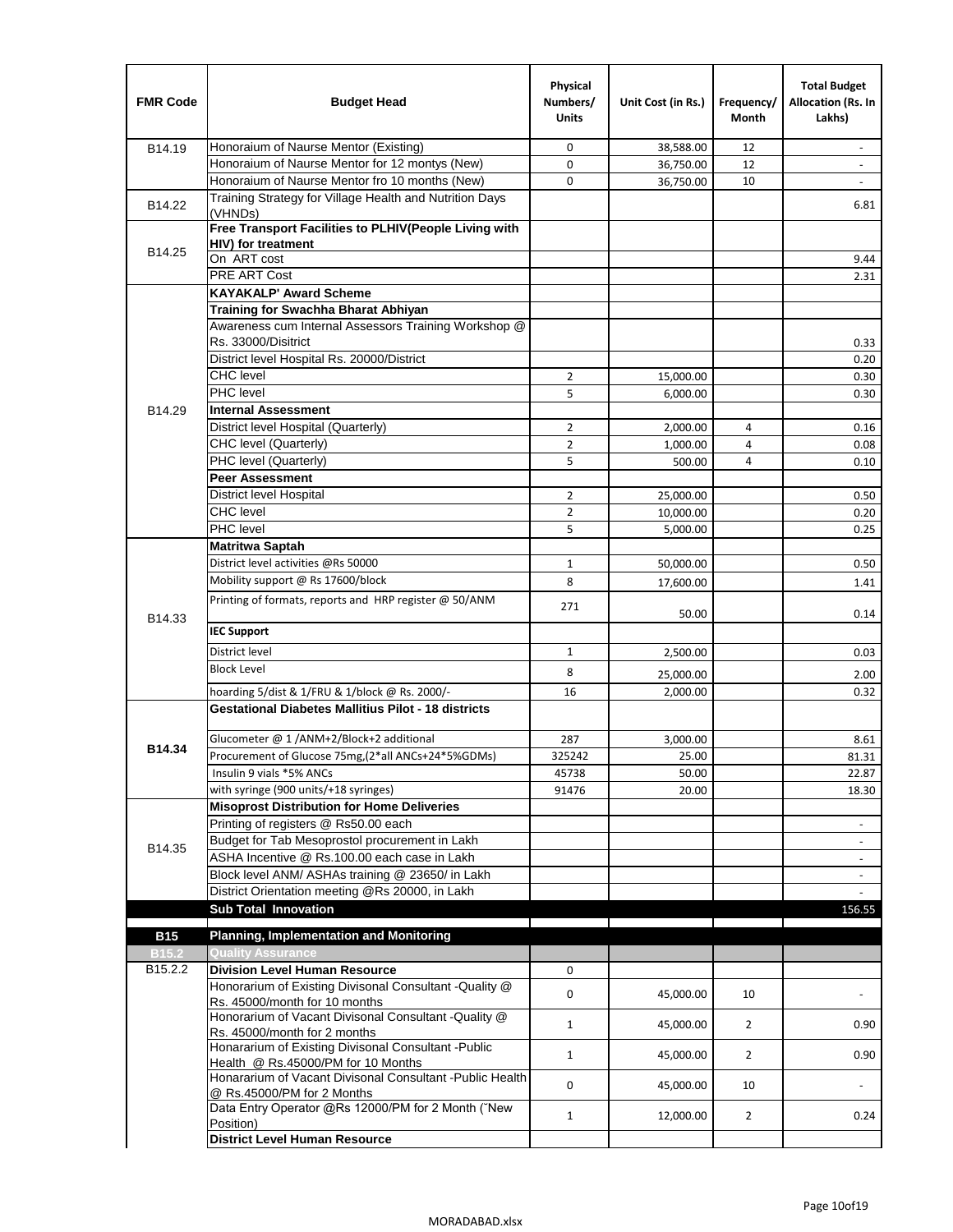| <b>FMR Code</b>         | <b>Budget Head</b>                                                                                | Physical<br>Numbers/<br><b>Units</b> | Unit Cost (in Rs.) | Frequency/<br><b>Month</b> | <b>Total Budget</b><br>Allocation (Rs. In<br>Lakhs) |
|-------------------------|---------------------------------------------------------------------------------------------------|--------------------------------------|--------------------|----------------------------|-----------------------------------------------------|
|                         | Honorarium of Existing District Consultant -Quality @ Rs.<br>40000/month for 10 months            | $\mathbf{1}$                         | 40,000.00          | 10                         | 4.00                                                |
|                         | Honorarium of Vacant District Consultant -Quality @ Rs.<br>40000/month for 2 months               | $\mathbf 0$                          | 40,000.00          | $\overline{2}$             | $\overline{\phantom{a}}$                            |
|                         | Honararium of Existing Hospital Quality Manager @<br>Rs.35000/PM for 10 Months                    | 0                                    | 35,000.00          | 10                         |                                                     |
|                         | Honararium of Vacant Hospital Quality Manager @<br>Rs.35000/PM for 2 Months                       | $\mathbf{1}$                         | 35,000.00          | $\overline{2}$             | 0.70                                                |
|                         | Data Entry Operator @ Rs 12000/PM for 2 Month ("New<br>Position)                                  | $\mathbf{1}$                         | 12,000.00          | $\overline{2}$             | 0.24                                                |
| B15.2.4                 | <b>Review meetings</b>                                                                            |                                      |                    |                            |                                                     |
| B <sub>15.2</sub> .4.2  | Division                                                                                          | $\overline{2}$                       | 5,000.00           |                            | 0.10                                                |
|                         | <b>District</b>                                                                                   | $\overline{2}$                       | 2,000.00           |                            | 0.04                                                |
|                         | Monitoring and Supportive Supervision Visits-Divisional<br>QUA (10 visits per month) for 6 months | 60                                   | 1,800.00           |                            | 1.08                                                |
| B15.2.5.2               | Monitoring and Supportive Supervision Visits-District<br>QUA (10 visits per month) for 6 months   | 60                                   | 1,200.00           |                            | 0.72                                                |
|                         | <b>Office Equipments-District &amp; Division</b>                                                  |                                      |                    |                            |                                                     |
|                         | <b>Division Level</b>                                                                             |                                      |                    |                            |                                                     |
|                         | Office Equipment @ Rs.3.5 Lac/Division                                                            |                                      |                    |                            | $\overline{\phantom{a}}$                            |
| B15.2.5.5               | Operational cost @ Rs.17000/-PM for 10 Month                                                      |                                      |                    |                            | 1.7                                                 |
|                         | <b>District Level</b>                                                                             |                                      |                    |                            |                                                     |
|                         | Office Equipment @ Rs.3.5 Lac/District                                                            | 0                                    | 350,000.00         | 1                          | $\blacksquare$                                      |
|                         | Operational cost @ Rs.14000/-PM for 10 Month                                                      | $1\,$                                | 14,000.00          | 10                         | 1.40                                                |
| B15.2.5.6               | <b>Operational Cost for District Hospitals</b>                                                    | 0                                    | 2,000.00           |                            | $\mathbf{r}$                                        |
|                         | <b>Sub Total Quality Assurance</b>                                                                |                                      |                    |                            | 12.02                                               |
|                         |                                                                                                   |                                      |                    |                            |                                                     |
| B15.3                   | <b>Monitoring and Evaluation</b><br><b>HMIS</b>                                                   |                                      |                    |                            |                                                     |
| B15.3.1<br>B15.3.1.2    | Data Entry Operators at Block level                                                               |                                      |                    |                            | 12.22                                               |
| B15.3.1.3.1             | HR and Infrastructure for 100% service updation on<br><b>HMIS/MCTS Portal</b>                     |                                      |                    |                            | 3.82                                                |
| B <sub>15.3.1.5.2</sub> | Mobility Support for HMIS & MCTS at District level                                                |                                      |                    |                            | 0.29                                                |
| B15.3.1.6               | Printing of HMIS Formats                                                                          |                                      |                    |                            | 0.57                                                |
| B15.3.2.2               | Printing of MCTS follow-up formats/ services due list/ work<br>plan                               |                                      |                    |                            |                                                     |
| B15.3.2.7               | Internet Connectivity through LAN / data card                                                     |                                      |                    |                            | 0.76<br>0.76                                        |
| B15.3.2.8               | Procurement & Installation of VSAT (Capex)                                                        |                                      |                    |                            | 1.32                                                |
| B15.3.2.12              | Other office expenditure                                                                          |                                      |                    |                            | 1.68                                                |
| B15.3.2.13              | Printing of RCH Registers                                                                         |                                      |                    |                            | 0.47                                                |
|                         | <b>Sub Total of HMIS</b>                                                                          |                                      |                    |                            | 21.90                                               |
|                         |                                                                                                   |                                      |                    |                            |                                                     |
| <b>B.16</b>             | <b>PROCUREMENT</b><br><b>Procurement of Equipment</b>                                             |                                      |                    |                            |                                                     |
| B16.1                   | <b>Equipments for Blood Banks/ BSUs</b>                                                           |                                      |                    |                            |                                                     |
| B16.1.1.1               | Equipments For Blood banks/ BCSUs                                                                 |                                      |                    |                            | 0                                                   |
|                         | <b>Equipments For BSUs</b>                                                                        |                                      |                    |                            | 3.65                                                |
| B16.1.2                 | Procurement of equipment: CH                                                                      |                                      |                    |                            |                                                     |
| B16.1.2.7               | Procurement of NRC Computer/Printer/UPS/Data Card @<br>Rs. 60000/NRC                              | $\mathbf{1}$                         | 60,000.00          | 0                          | 0.60                                                |
|                         | Procurement of Computer/Printer/UPS/Data Card -SNCUs                                              |                                      |                    |                            |                                                     |
| B16.1.2.8               | for VJB Female Hospital Lucknow                                                                   |                                      |                    |                            | 0                                                   |
| B16.1.2.9               | Procurement of Equipments for SNCUs for VAB Female                                                |                                      |                    |                            | 0                                                   |
| B16.1.6                 | Hospital lucknow<br><b>Equipments for RKSK &amp; RBSK</b>                                         |                                      |                    |                            |                                                     |
| B16.1.6.1               | <b>Equipments for AFHCs</b>                                                                       | 0                                    | 7,000.00           | $\mathbf{1}$               | ÷,                                                  |
|                         | <b>Equipment for Mobile health teams</b>                                                          | 0                                    |                    |                            |                                                     |
| B16.1.6.3.1             | No. of Vision Chart                                                                               | 32                                   |                    |                            |                                                     |
| *                       | (2 chart per team)                                                                                |                                      | 700                |                            | 0.22                                                |
|                         | No. of weighing scale (1 per team)<br>No. of height scale standing (1 per team)                   | 16<br>16                             | 1000<br>10000      |                            | 0.16<br>1.60                                        |
| <b>B.16.2</b>           | <b>Procurement of Drugs</b>                                                                       |                                      |                    |                            |                                                     |
|                         | Procurement of drugs under child health (Vitamin A for                                            |                                      |                    |                            |                                                     |
| B.16.2.2.2              | BSPM) No. of Bottles                                                                              | 16135                                | 58.00              |                            | 9.36                                                |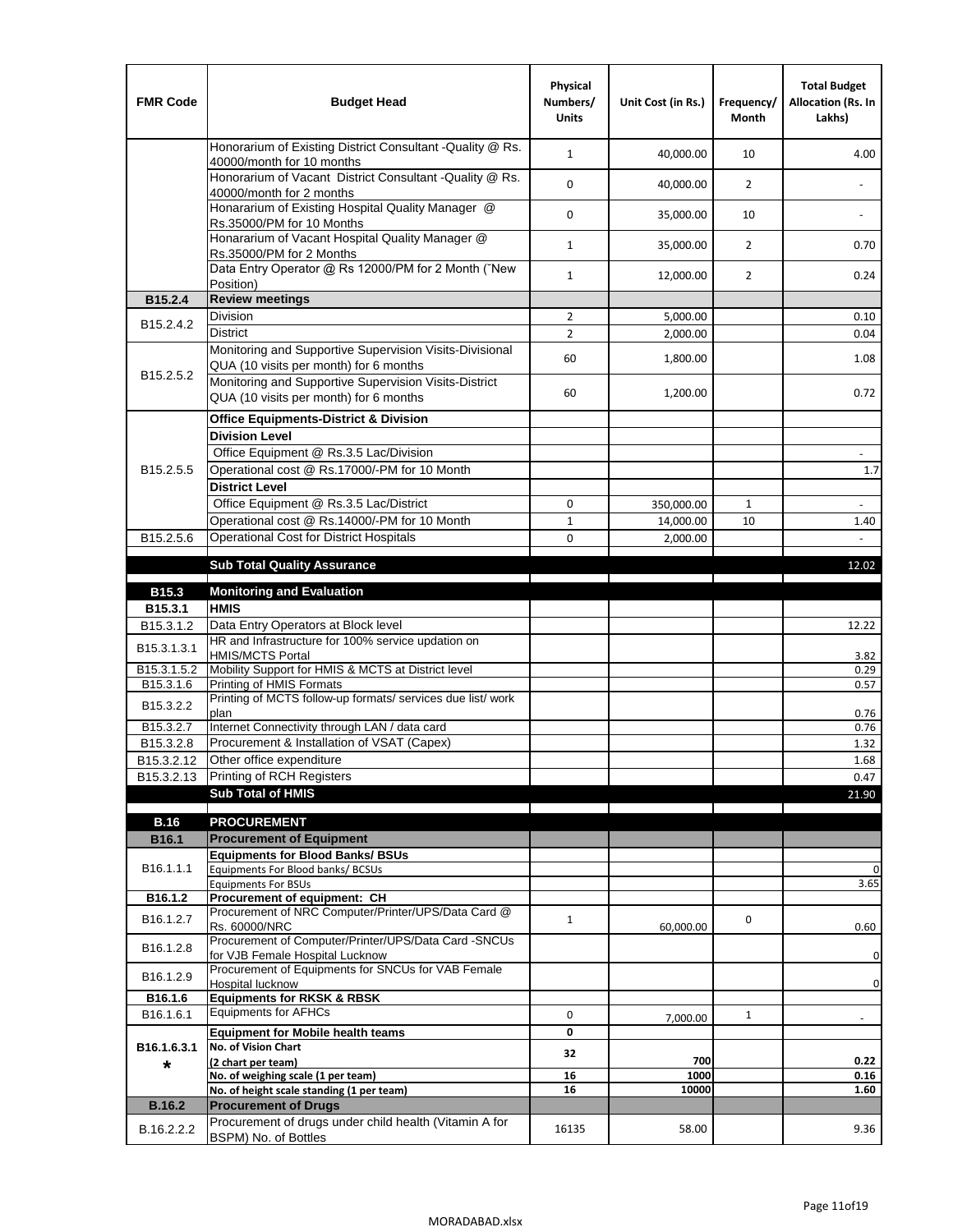| <b>FMR Code</b> | <b>Budget Head</b>                                                            | Physical<br>Numbers/<br><b>Units</b> | Unit Cost (in Rs.) | Frequency/<br>Month | <b>Total Budget</b><br>Allocation (Rs. In<br>Lakhs) |
|-----------------|-------------------------------------------------------------------------------|--------------------------------------|--------------------|---------------------|-----------------------------------------------------|
| B.16.2.4        | <b>Supplies for IMEP</b>                                                      |                                      |                    |                     |                                                     |
| B.16.2.4.1      | Biomedical waste management - District level                                  |                                      |                    |                     | 15.76                                               |
| B.16.2.4.2      | Biomedical waste management - CHC/PHC level                                   | 6                                    | 13,109.00          | 12                  | 9.44                                                |
| B.16.2.4.3      | Cleaning/washing, house-keeping and laundry<br>management - District level    |                                      |                    |                     | 27.49                                               |
| B.16.2.4.4      | Cleaning/washing, house-keeping and laundry<br>management - CHC/PHC level     |                                      |                    |                     | 11.84                                               |
| B.16.2.4.7      | Cleanliness of Sub Centers for 6 months                                       | 271                                  | 500.00             | 6                   | 8.13                                                |
| B.16.2.5.2      | Replenishment of ASHA Drug Kit<br>@300/ Working ASHA                          |                                      |                    |                     | 5.90                                                |
| B.16.2.6        | <b>National Iron Plus Initiative (Drugs&amp;Supplies)</b>                     |                                      |                    |                     |                                                     |
| B.16.2.6.1      | Children (6m - 60months)                                                      |                                      |                    |                     |                                                     |
| B.16.2.6.1.a    | IFA Syrup (@Rs7.99paisa/50mlBottel)                                           | 382059                               | 7.99               |                     | 30.53                                               |
| B.16.2.6.2      | Children 5 - 10 years                                                         |                                      |                    |                     |                                                     |
| B.16.2.6.2.a    | IFA tablet small Pink (45mg) @ Rs. 0.182 per tablet, 32 tablet per<br>child)  | 98314                                | 5.82               |                     | 5.73                                                |
| B.16.2.6.2.b    | <b>Albendazole Tablets</b>                                                    | 116610                               | 0.78               | 2                   | 1.82                                                |
| B.16.2.6.3      | <b>WIFS (10-19 years)</b>                                                     |                                      |                    |                     |                                                     |
| B.16.2.6.3.a    | IFA Tablet large blue 100 mg tablet @ Rs. 1.41 per 10 tablet for 12<br>months | 142738                               | 7.33               |                     | 10.46                                               |
|                 | <b>Albendazole Tablets</b>                                                    |                                      |                    |                     |                                                     |
| B.16.2.6.3.b    | For Adolescent Girls and boys (School going)                                  | 60478                                | 0.78               | $\overline{2}$      | 0.94                                                |
|                 | For Adolescent Girls (out of School)                                          | 82260                                | 0.78               | $\overline{2}$      | 1.28                                                |
| B.16.2.7        | Drugs & supplies for RBSK                                                     |                                      |                    |                     |                                                     |
| B.16.2.7.1      | Medicine for Mobile health team                                               | 16                                   | 5,000.00           |                     | 0.80                                                |
| <b>B.16.2.8</b> | Drugs & supplies for AYUSH                                                    | 25                                   | 100,000.00         |                     | 25.00                                               |
| B.16.2.10       | Blood Bags for 93 functional Blood Bank                                       |                                      |                    |                     | 3.05                                                |
|                 | For Diagnostics Kits for 93 functional blood bank                             |                                      |                    |                     | 2.37                                                |
|                 | <b>Sub Total of Procurement</b>                                               |                                      |                    |                     | 176.12                                              |
| <b>B.18</b>     | <b>New Initiatives/ Strategic Interventions</b>                               |                                      |                    |                     |                                                     |
|                 | <b>Ca Cx Screening</b>                                                        |                                      |                    |                     |                                                     |
| <b>B.18.2</b>   |                                                                               |                                      |                    |                     | 8.8                                                 |
|                 | 7+ Strategy<br><b>Family Planning</b>                                         |                                      |                    |                     |                                                     |
| B18.4           | No of District Level Govt. COT @ Rs.30000/month for 12<br>month               | 0                                    |                    | 12                  |                                                     |
|                 | Extra Incentive for Interval Sterilization @ Rs.260/case                      |                                      | 30,000.00          |                     |                                                     |
|                 |                                                                               | 0                                    | 260.00             |                     |                                                     |
|                 | Extra Incentive for NSV @ Rs.310/- case                                       | 0                                    | 310.00             |                     |                                                     |
|                 | <b>Sub Total of New Innitiatives</b>                                          |                                      |                    |                     | 8.80                                                |
|                 |                                                                               |                                      |                    |                     |                                                     |
| <b>B22</b>      | <b>Support Services</b><br><b>Support Strengthening NVBDCP</b>                |                                      |                    |                     |                                                     |
|                 | Honorarium of Staff-At BRD Medical College                                    |                                      |                    |                     |                                                     |
| B22.3           | Honorarium of Staff for 100 Bedded JE/AES Ward -At                            |                                      |                    |                     | 0                                                   |
|                 | <b>BRD Medical College</b><br>Increament of Existing HR Catculated @ 5%       |                                      |                    |                     | 0                                                   |
|                 |                                                                               |                                      |                    |                     | 0                                                   |
|                 | <b>Sub of Support Serveces</b>                                                |                                      |                    |                     |                                                     |
|                 |                                                                               |                                      |                    |                     |                                                     |
| <b>B.23</b>     | Other Expenditures (Power Backup, Convergence etc)                            |                                      |                    |                     |                                                     |
| B.23.1          | POL for Generators - District level Hospitals                                 | 3                                    | 35,000.00          | 12                  | 12.60                                               |
| B.23.2          | POL for Generators - CHCs/PHCs                                                | 8                                    | 17,500.00          | 12                  | 16.80                                               |
|                 | <b>Sub Total of Power Backup</b>                                              |                                      |                    |                     | 29.40                                               |
|                 |                                                                               |                                      |                    |                     |                                                     |
| <b>B.24</b>     | <b>Collaboration with Medical Colleges and Knowledge</b><br>partners          |                                      |                    |                     |                                                     |
|                 |                                                                               |                                      |                    |                     |                                                     |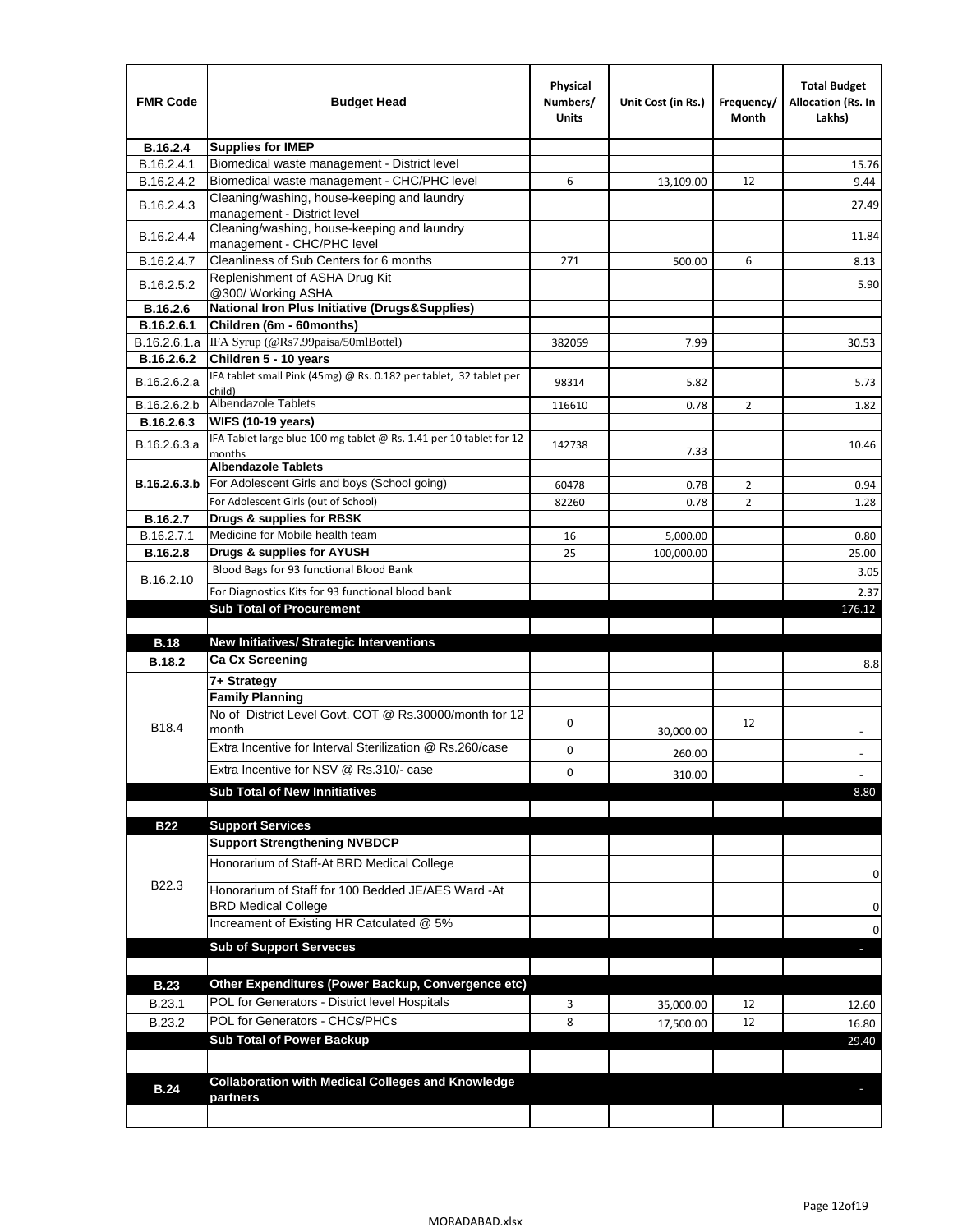| <b>FMR Code</b> | <b>Budget Head</b>                                                                                   | Physical<br>Numbers/<br><b>Units</b> | Unit Cost (in Rs.) | Frequency/<br>Month | <b>Total Budget</b><br>Allocation (Rs. In<br>Lakhs) |
|-----------------|------------------------------------------------------------------------------------------------------|--------------------------------------|--------------------|---------------------|-----------------------------------------------------|
| <b>B.25</b>     | National Programme for Prevention and control of                                                     |                                      |                    |                     |                                                     |
| B.25.1          | deafness<br><b>Recurring Grant-in-aid</b>                                                            |                                      |                    |                     |                                                     |
| B.25.1.3        | <b>Manpower at District level</b>                                                                    |                                      |                    |                     |                                                     |
| B.25.1.3.a      | ENT Surgeon @Rs.80,000/-pm                                                                           | 0                                    |                    |                     |                                                     |
| B.25.1.3.b      | Audiologist@Rs.30,000/-pm                                                                            | 2.1                                  |                    |                     | 2.10                                                |
| B.25.1.3.c      | Audiometric Assistant@Rs.15,000/-pm                                                                  | 1.8                                  |                    |                     | 1.80                                                |
| B.25.1.3.d      | Instructor for Hearing Impaired Children @Rs.15,000/-pm                                              | 1.8                                  |                    |                     | 1.80                                                |
| B.25.2          | Non recurring Grant-in-aid                                                                           |                                      |                    |                     |                                                     |
| B.25.2.1        | Training@Rs.10 lakh/ Distt. for 7 level training                                                     | 3                                    |                    |                     | 3.00                                                |
| B.25.2.1.b      | District Hospital @Rs.20 lakh/Distt.                                                                 | 0                                    |                    |                     |                                                     |
| B.25.2.1.c      | CHC/Sub-Divisional Hospital @Rs.50,000/- Kit                                                         | 0.41                                 |                    |                     | 0.41                                                |
| B.25.2.1.d      | PHC@RS.15,000/- kit                                                                                  | 1.89                                 |                    |                     | 1.89                                                |
|                 | National Programme for Prevention and control of                                                     |                                      |                    |                     |                                                     |
|                 | deafness                                                                                             |                                      |                    |                     | 11.00                                               |
|                 |                                                                                                      |                                      |                    |                     |                                                     |
| <b>B.29</b>     | National Programme for Prevention and Control of<br><b>Flurosis</b>                                  |                                      |                    |                     |                                                     |
| B.29.2.1        | Honorarium of Consultant                                                                             | 0                                    | 40,000.00          | 6                   |                                                     |
|                 |                                                                                                      | 0                                    |                    | 6                   |                                                     |
|                 | Honorarium of Lab Technician<br><b>Health Education and Publicity</b>                                |                                      | 11,000.00          |                     |                                                     |
| B.29.2.2        |                                                                                                      |                                      |                    |                     |                                                     |
| B.29.2.4        | Medical Management including treatment Surgery and                                                   |                                      |                    |                     |                                                     |
|                 | rehab-supplumetation of vitamins & minrals                                                           |                                      |                    |                     |                                                     |
|                 |                                                                                                      |                                      |                    |                     |                                                     |
|                 | <b>Sub Total of Flurisis</b>                                                                         |                                      |                    |                     | ь                                                   |
|                 |                                                                                                      |                                      |                    |                     |                                                     |
|                 | <b>Total of Mission Flexipool</b>                                                                    |                                      |                    |                     | 1,163.82                                            |
|                 |                                                                                                      |                                      |                    |                     |                                                     |
| C               | <b>IMMUNISATION</b>                                                                                  |                                      |                    |                     |                                                     |
| C.1             | RI strengthening project (Review meeting, Mobility<br>support, Outreach services etc)                |                                      |                    |                     |                                                     |
| C.1.a           | Mobility Support for supervision for distict level officers.                                         | $\mathbf{1}$                         | 250,000.00         |                     | 2.50                                                |
|                 | Printing and dissemination of Immunization cards, tally                                              |                                      |                    |                     |                                                     |
| C.1.c           | sheets, monitoring forms etc.                                                                        | 101637                               | 10.00              |                     | 10.16                                               |
| C.1.e           | Quarterly review meetings exclusive for RI at district level                                         | 32                                   | 500.00             |                     | 0.16                                                |
| C.1.f           | with Block MOs, CDPO, and other stake holders<br>Quarterly review meetings exclusive for RI at block | 9152                                 | 75.00              |                     | 6.86                                                |
|                 | Focus on slum & underserved areas in urban                                                           |                                      |                    |                     |                                                     |
| C.1.g           | areas/alternative vaccinator for slums (only where regular                                           | 588                                  | 2,100.00           |                     | 12.35                                               |
|                 | ANM under NUHM not engaged) Rs. 450/- per session for                                                |                                      |                    |                     |                                                     |
|                 | 4 session and Rs. 300/- contingency.<br>Mobilization of children through ASHA or other mobilizers    |                                      |                    |                     |                                                     |
| C.1.h           |                                                                                                      | 32773                                | 150.00             |                     | 49.16                                               |
| C.1.i           | Alternative vaccine delivery in hard to reach areas                                                  | 5200                                 | 150.00             |                     | 7.80                                                |
| $C.1$ .j        | Alternative Vaccine Deliery in other areas                                                           | 27573                                | 75.00              |                     | 20.68                                               |
| C.1.k           | To develop microplan at sub-centre level                                                             | 352                                  | 100.00             |                     | 0.35                                                |
| C.1.1           | For consolidation of micro plans at block level/PHC @ Rs.<br>1000/- and District level @ Rs.2000/-   |                                      |                    |                     | 0.1                                                 |
| C.1.m           | POL for vaccine delivery from State to district and from                                             | $\mathbf{1}$                         |                    |                     | 1.50                                                |
|                 | district to PHC/CHCs<br>Consumables for computer including provision for internet                    |                                      | 150,000.00         |                     |                                                     |
| C.1.n           | access                                                                                               | $\mathbf{1}$                         | 400.00             | 12                  | 0.05                                                |
| C.1.o           | Red/Black plastic bags etc.                                                                          | 32773                                | 6.00               |                     | 1.97                                                |
|                 |                                                                                                      |                                      |                    |                     |                                                     |
| C.1.p           | Hub Cutter/Bleach/Hypochlorite solution/ Twin bucket @                                               | 8                                    | 1,200.00           |                     | 0.10                                                |
| C.1.q           | Rs. 1200/- for 2 Buckets<br><b>Safety Pits</b>                                                       | $\overline{7}$                       | 5,250.00           |                     | 0.37                                                |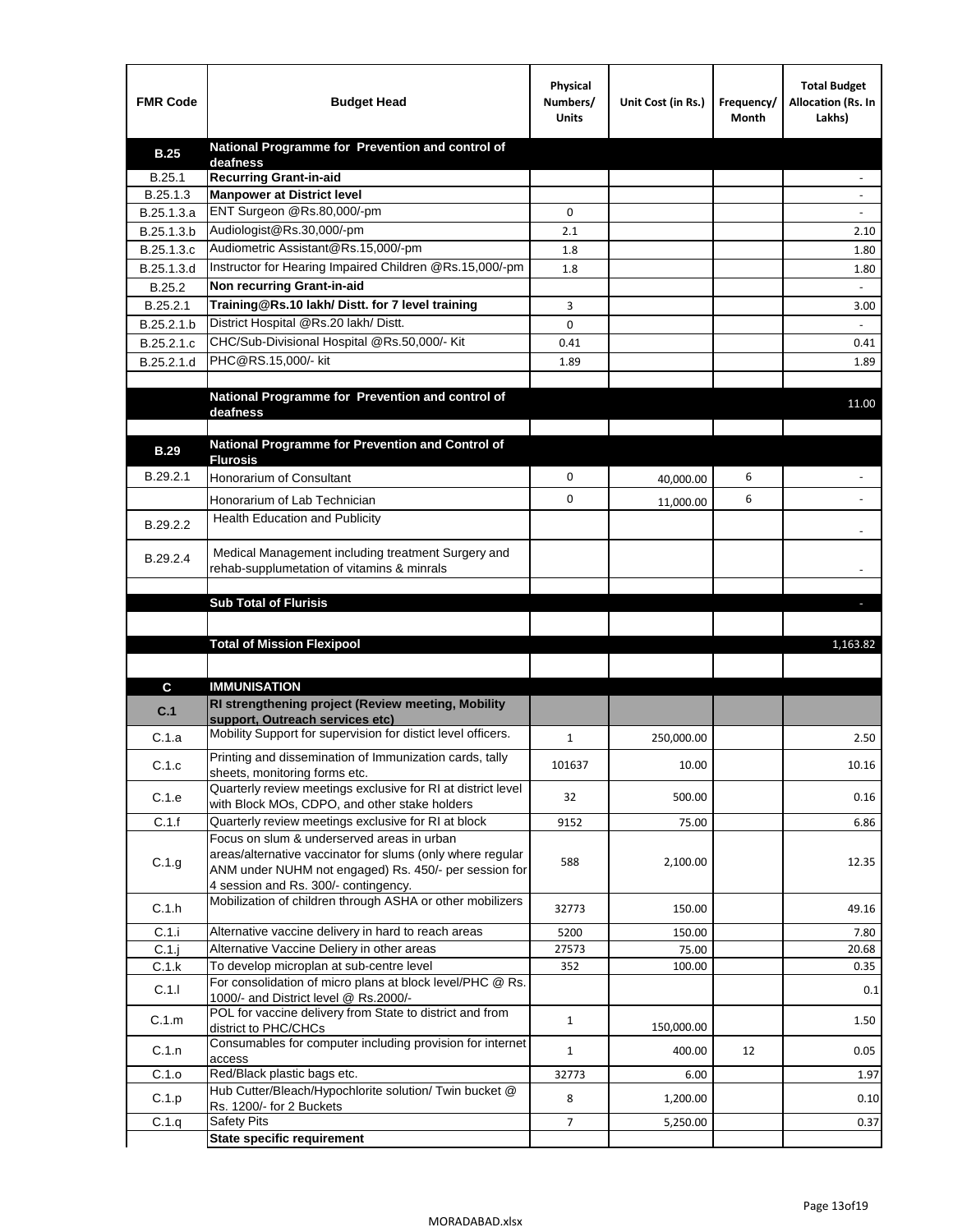| <b>FMR Code</b> | <b>Budget Head</b>                                                                                                                                                                                                                              | Physical<br>Numbers/<br><b>Units</b> | Unit Cost (in Rs.) | Frequency/<br>Month | <b>Total Budget</b><br><b>Allocation (Rs. In</b><br>Lakhs) |
|-----------------|-------------------------------------------------------------------------------------------------------------------------------------------------------------------------------------------------------------------------------------------------|--------------------------------------|--------------------|---------------------|------------------------------------------------------------|
|                 | Funds for annual maintenance operation of WIC/WIF at<br>state and division level                                                                                                                                                                | $\overline{2}$                       | 40,000.00          |                     | 0.80                                                       |
|                 | Electricity bill for WIC/WIF at state and division level                                                                                                                                                                                        | $\overline{2}$                       | 100,000.00         |                     | 2.00                                                       |
| C.1.r           | POL for generators & operational expenses at divisional                                                                                                                                                                                         |                                      |                    |                     |                                                            |
|                 | vaccine storage and state vaccine store                                                                                                                                                                                                         | $\mathbf{1}$                         | 200,000.00         |                     | 2.00                                                       |
|                 | POL for generators & operational expenses at district<br>level vaccine storage points and other cold chain points                                                                                                                               | $\mathbf{1}$                         | 120,000.00         |                     | 1.20                                                       |
|                 | <b>AEFI Kits</b>                                                                                                                                                                                                                                |                                      |                    |                     | 0.11                                                       |
| C.1.s           | Teeka Express Operational Cost                                                                                                                                                                                                                  |                                      |                    |                     |                                                            |
| C.2             | <b>Salary of Contractual Staffs</b>                                                                                                                                                                                                             |                                      |                    |                     |                                                            |
| C.2.2           | Honorarium for Computer Assistants support for District<br>level                                                                                                                                                                                | $\mathbf{1}$                         | 12,127.00          | 12                  | 1.46                                                       |
| C.3             | <b>Training under Immunisation</b>                                                                                                                                                                                                              |                                      |                    |                     |                                                            |
| C.3.1           | District level Orientation training including Hep B, Measles<br>& JE(wherever required) for 2 days ANM, Multi Purpose<br>Health Worker (Male), LHV, Health Assistant<br>(Male/Female), Nurse MidWives, BEEs & other staff (as<br>per RCH norms) | 10                                   | 46,200.00          |                     | 4.62                                                       |
| C.3.2           | Three day training including Hep B, Measles & JE<br>(wherever required) of Medical Officers of RI using<br>revised MO training module)                                                                                                          | 5                                    | 65,600.00          |                     | 3.28                                                       |
| C.3.4           | Two days cold chain handlers training for block level cold<br>chain hadlers by State and district cold chain officers                                                                                                                           | 0.00                                 |                    |                     | 0.27                                                       |
| C.3.5           | One day training of block level data handlers by DIOs and<br>District cold chain officer                                                                                                                                                        | 20                                   | 500.00             |                     | 0.10                                                       |
|                 | <b>Cold chain maintenance</b>                                                                                                                                                                                                                   |                                      |                    |                     |                                                            |
| C.4             | Cold chain maintenance for CHC/PHC @ Rs. 750/- per<br>unit                                                                                                                                                                                      | 16                                   | 750.00             |                     | 0.12                                                       |
|                 | Cold chain maintenance for District level @ Rs. 15000/-<br>per district                                                                                                                                                                         | $\mathbf{1}$                         | 15,000.00          |                     | 0.15                                                       |
| C.5             | <b>ASHA Incentive</b>                                                                                                                                                                                                                           | 67572                                | 150                |                     | 101.358                                                    |
|                 | Mobility support for outreach areas for 25 disdtricts                                                                                                                                                                                           |                                      |                    |                     |                                                            |
|                 | Mobility support for HRG/ construction sites                                                                                                                                                                                                    |                                      |                    |                     |                                                            |
|                 | Sub Total of RI                                                                                                                                                                                                                                 |                                      |                    |                     | 231.56957                                                  |
|                 | <b>National Iodine Deficiency Disorders Control</b>                                                                                                                                                                                             |                                      |                    |                     |                                                            |
| D               | Programme (NIDDCP)                                                                                                                                                                                                                              |                                      |                    |                     |                                                            |
| D.3             | <b>Health Education and Publicity</b>                                                                                                                                                                                                           |                                      |                    |                     | 0.10                                                       |
|                 |                                                                                                                                                                                                                                                 |                                      |                    |                     |                                                            |
|                 | <b>GRAND TOTAL (A+B+C+D)</b>                                                                                                                                                                                                                    |                                      |                    |                     | 3,336.70                                                   |
|                 | National Disease Control Programme (NDCP)                                                                                                                                                                                                       |                                      |                    |                     |                                                            |
|                 |                                                                                                                                                                                                                                                 |                                      |                    |                     |                                                            |
| Е               | <b>INTEGRATED DISEASE SURVEILLANCE</b>                                                                                                                                                                                                          |                                      |                    |                     |                                                            |
|                 | <b>PROGRAMME (IDSP)</b>                                                                                                                                                                                                                         |                                      |                    |                     |                                                            |
| E.1             | <b>REMUNERATION FOR CONTRACTUAL HUMAN</b><br><b>RESOURCE</b>                                                                                                                                                                                    |                                      |                    |                     |                                                            |
| E.1.9           | District Epidemiologists                                                                                                                                                                                                                        |                                      |                    |                     | 6.30                                                       |
| E.1.10          | District Microbiologist at District labs                                                                                                                                                                                                        |                                      |                    |                     |                                                            |
| E.1.11          | District Data Manager                                                                                                                                                                                                                           |                                      |                    |                     | 2.56                                                       |
| E.1.12          | Data Entry Operator*                                                                                                                                                                                                                            |                                      |                    |                     | 1.51                                                       |
| E.1.13          | Others if any (pl specify)                                                                                                                                                                                                                      |                                      |                    |                     | $\omega$                                                   |
| E.2             | <b>TRAINING</b>                                                                                                                                                                                                                                 |                                      |                    |                     |                                                            |
|                 | Training at State/District Level (1 batch = 20<br>participants)                                                                                                                                                                                 |                                      |                    |                     |                                                            |
| E.2.3           | Hospital Pharmacists/Nurses Training (1 day)                                                                                                                                                                                                    |                                      |                    |                     |                                                            |
| E.3             | <b>LABORATORY SUPPORT</b>                                                                                                                                                                                                                       |                                      |                    |                     |                                                            |
|                 | <b>District Public Health Laboratory Strengthening</b>                                                                                                                                                                                          |                                      |                    |                     |                                                            |
|                 |                                                                                                                                                                                                                                                 |                                      |                    |                     |                                                            |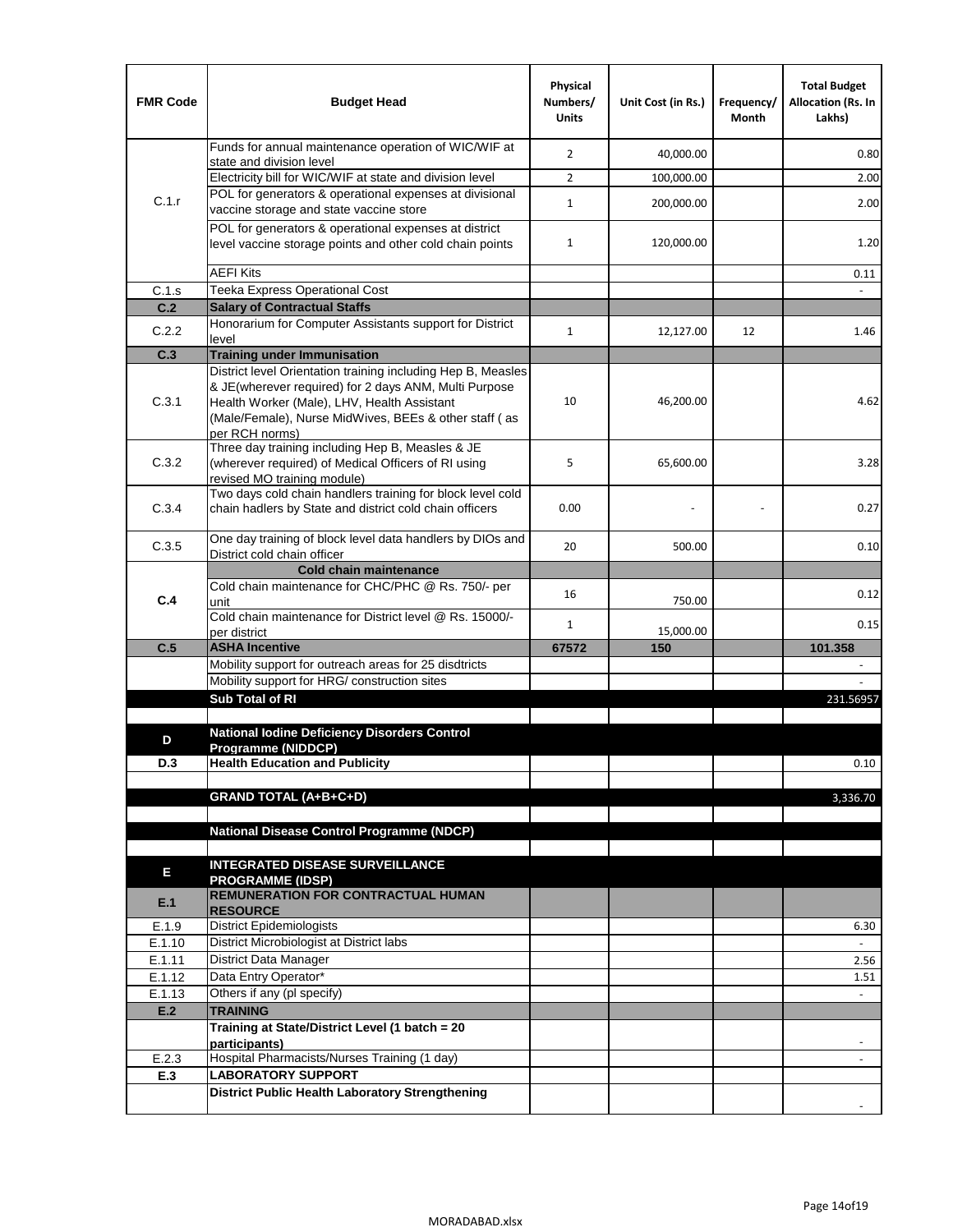| <b>FMR Code</b> | <b>Budget Head</b>                                                                                                                                                                                                                                | Physical<br>Numbers/<br><b>Units</b> | Unit Cost (in Rs.) | Frequency/<br><b>Month</b> | <b>Total Budget</b><br>Allocation (Rs. In<br>Lakhs) |
|-----------------|---------------------------------------------------------------------------------------------------------------------------------------------------------------------------------------------------------------------------------------------------|--------------------------------------|--------------------|----------------------------|-----------------------------------------------------|
| E.3.5           | Expenses on account of consumables, operating<br>expenses, office expenses, transport of samples,<br>miscellaneous etc.                                                                                                                           |                                      |                    |                            |                                                     |
| E.4             | <b>OPERATIONAL COSTS</b>                                                                                                                                                                                                                          |                                      |                    |                            |                                                     |
| E.4.1           | MOBILITY: Travel Cost, POL, mobility cost at SSU & DSU                                                                                                                                                                                            |                                      |                    |                            |                                                     |
|                 | on need basis                                                                                                                                                                                                                                     |                                      |                    |                            | 0.60                                                |
| E.4.2           | Office expenses on telephone, fax, Broadband Expenses,<br>Weekly Alert Bulletin/Annual Disease Surveillance report,<br>minor repairs and AMC of IT/office equipment supplied<br>under IDSP, Meetings and other miscellenious<br>expenditures etc. |                                      |                    |                            | 1.90                                                |
|                 | Sub Total of IDSP                                                                                                                                                                                                                                 |                                      |                    |                            | 12.87                                               |
|                 |                                                                                                                                                                                                                                                   |                                      |                    |                            |                                                     |
| F               | <b>NVBDCP</b>                                                                                                                                                                                                                                     |                                      |                    |                            |                                                     |
|                 |                                                                                                                                                                                                                                                   |                                      |                    |                            |                                                     |
| F.1.1           | <b>Malaria</b>                                                                                                                                                                                                                                    |                                      |                    |                            |                                                     |
| F.1.1.a         | <b>Contractual Payments</b>                                                                                                                                                                                                                       |                                      |                    |                            |                                                     |
| F.1.1.a.i       | <b>MPW</b> contractual<br>District VBD Consultant 18 nos. (Non-Project States) @ Rs                                                                                                                                                               |                                      |                    |                            |                                                     |
| F.1.1.a.iv      | 22895 pm.for 6 months (Rs 1.37 lakhs per consulatant per<br>year)                                                                                                                                                                                 |                                      |                    |                            | 1.37                                                |
|                 | VBD Consultant 1 no. (preferably entomologist) @ Rs 22500                                                                                                                                                                                         |                                      |                    |                            |                                                     |
| F.1.1.a.vii     | p.m. for 6 months                                                                                                                                                                                                                                 |                                      |                    |                            |                                                     |
| F.1.1.b         | <b>ASHA Incentive</b>                                                                                                                                                                                                                             |                                      |                    |                            | 0.10                                                |
| F.1.1.c         | <b>Operational Cost</b>                                                                                                                                                                                                                           |                                      |                    |                            |                                                     |
| $F.1.1.c.$ ii   | Operational cost for IRS                                                                                                                                                                                                                          |                                      |                    |                            | 0.30                                                |
| F.1.1.e         | <b>IEC/BCC</b>                                                                                                                                                                                                                                    |                                      |                    |                            | 0.50                                                |
| F.1.1.f         | PPP / NGO and Intersectoral Convergence                                                                                                                                                                                                           |                                      |                    |                            | 0.10                                                |
| F.1.1.g         | <b>Training / Capacity Building</b><br><b>Zonal Entomological units</b>                                                                                                                                                                           |                                      |                    |                            | 0.55                                                |
| F.1.1.h         |                                                                                                                                                                                                                                                   |                                      |                    |                            |                                                     |
|                 | <b>Sub total of Malaria</b>                                                                                                                                                                                                                       |                                      |                    |                            | 2.92                                                |
|                 |                                                                                                                                                                                                                                                   |                                      |                    |                            |                                                     |
| F.1.2           | Dengue & Chikungunya                                                                                                                                                                                                                              |                                      |                    |                            |                                                     |
| F.1.2.a         | Strengthening surveillance (As per GOI approval)                                                                                                                                                                                                  |                                      |                    |                            |                                                     |
| F.1.2.a(i)      | Apex Referral Labs recurrent                                                                                                                                                                                                                      |                                      |                    |                            |                                                     |
| F.1.2.a(ii)     | Sentinel surveillance Hospital recurrent<br>Vector Control, environmental management & fogging                                                                                                                                                    |                                      |                    |                            | 1.00                                                |
| F.1.2.f         | machine                                                                                                                                                                                                                                           |                                      |                    |                            | 1.00                                                |
|                 | Dengue & Chikungunya                                                                                                                                                                                                                              |                                      |                    |                            | 2.00                                                |
|                 |                                                                                                                                                                                                                                                   |                                      |                    |                            |                                                     |
| F.1.4           | <b>Lymphatic Filariasis</b>                                                                                                                                                                                                                       |                                      |                    |                            |                                                     |
|                 | State Task Force, State Technical Advisory Committee meeting,                                                                                                                                                                                     |                                      |                    |                            |                                                     |
|                 | printing of forms/registers, mobility support, district                                                                                                                                                                                           |                                      |                    |                            |                                                     |
| F.1.4.a         | coordination meeting, sensitization of media etc., morbidity<br>management, monitoring & supervision and mobility support                                                                                                                         |                                      |                    |                            |                                                     |
|                 | for Rapid Response Team and contingency support<br>(16)                                                                                                                                                                                           |                                      |                    |                            |                                                     |
|                 | districts only)                                                                                                                                                                                                                                   |                                      |                    |                            |                                                     |
| F.1.4.b         | Microfilaria Survey (16 districts only)                                                                                                                                                                                                           |                                      |                    |                            |                                                     |
|                 | Monitoring & Evaluation (Post MDA assessment by medical                                                                                                                                                                                           |                                      |                    |                            |                                                     |
| F.1.4.c         | colleges (Govt. & private)/ICMR institutions ) (16 districts only)                                                                                                                                                                                |                                      |                    |                            |                                                     |
|                 | Training/sensitization of district level officers on ELF and drug                                                                                                                                                                                 |                                      |                    |                            |                                                     |
| F.1.4.d         | distributors including peripheral health workers(16 districts                                                                                                                                                                                     |                                      |                    |                            |                                                     |
|                 | only)                                                                                                                                                                                                                                             |                                      |                    |                            |                                                     |
|                 | Specific IEC/BCC at state, district, PHC, Sub-centre and village                                                                                                                                                                                  |                                      |                    |                            |                                                     |
| F.1.4.e         | level including VHSC/GKs for community mobilization efforts to<br>realize the desired drug compliance of 85% during MDA (16                                                                                                                       |                                      |                    |                            |                                                     |
|                 | districts only)                                                                                                                                                                                                                                   |                                      |                    |                            |                                                     |
|                 | Honorarium for Drug Distribution including ASHAs and                                                                                                                                                                                              |                                      |                    |                            |                                                     |
| F.1.4.f         | supervisors involved in MDA<br>(16 districts only)                                                                                                                                                                                                |                                      |                    |                            |                                                     |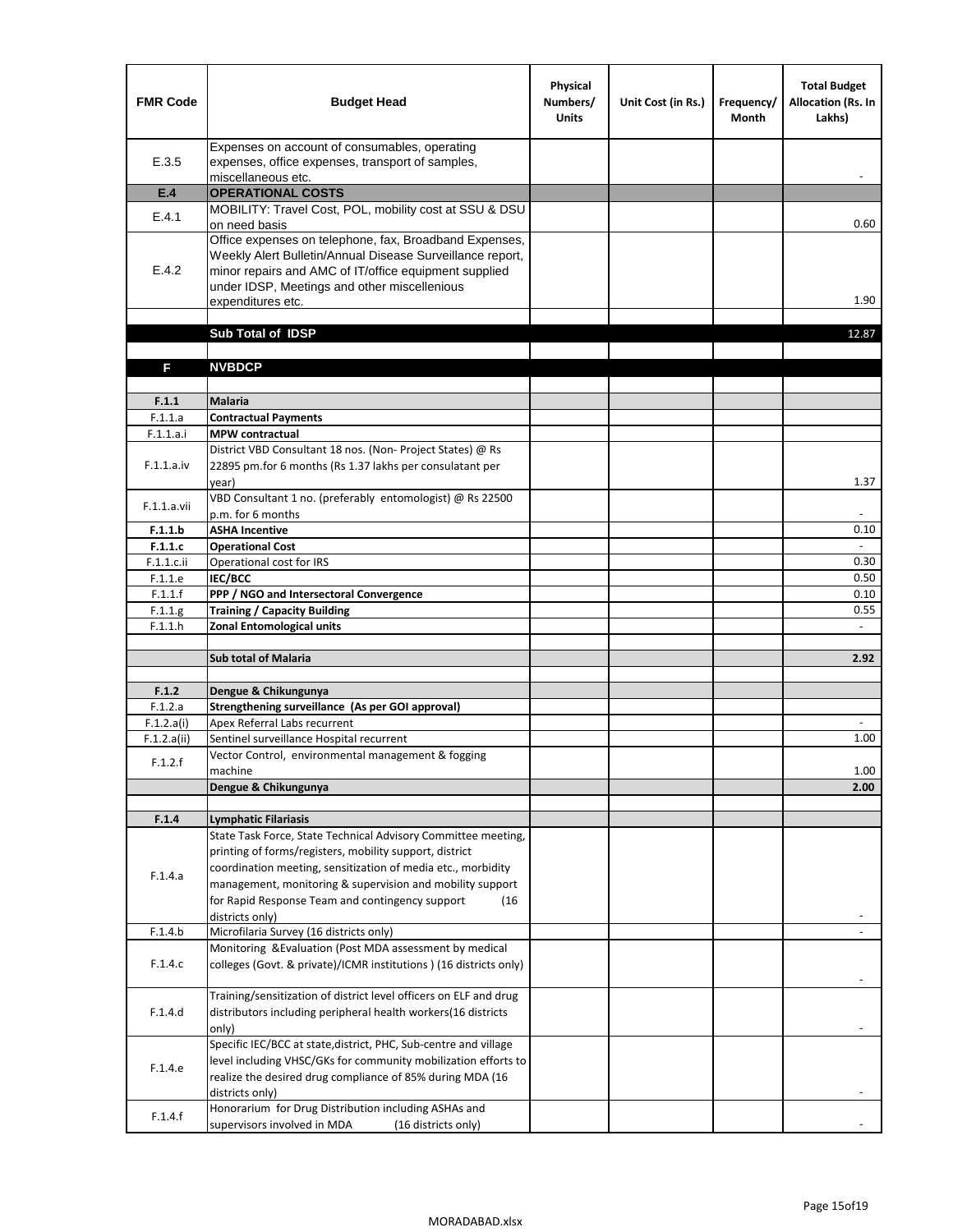| <b>FMR Code</b> | <b>Budget Head</b>                                                                                                                         | Physical<br>Numbers/<br><b>Units</b> | Unit Cost (in Rs.) | Frequency/<br>Month | <b>Total Budget</b><br><b>Allocation (Rs. In</b><br>Lakhs) |
|-----------------|--------------------------------------------------------------------------------------------------------------------------------------------|--------------------------------------|--------------------|---------------------|------------------------------------------------------------|
| F.1.4.g.        | Verification and validation for stoppage of MDA in LF endemic<br>districts (17 Districts)                                                  |                                      |                    |                     |                                                            |
| F.1.4.g.i       | a) Additional MF Survey                                                                                                                    |                                      |                    |                     |                                                            |
| F.1.4.g.ii      | b) ICT Survey                                                                                                                              |                                      |                    |                     |                                                            |
| $F.1.4.g.$ iii  | c) ICT Cost                                                                                                                                |                                      |                    |                     |                                                            |
| F.1.4.h         | Verification of LF endemicity in non-endemic districts (24<br>Districts)                                                                   |                                      |                    |                     |                                                            |
| F.1.4.h.i       | a) Lymphoedema & Hydrocele Survey                                                                                                          |                                      |                    |                     | 0.20                                                       |
|                 | Lymphatic Filariasis                                                                                                                       |                                      |                    |                     | 0.20                                                       |
|                 |                                                                                                                                            |                                      |                    |                     |                                                            |
| F.1.5           | Kala-azar                                                                                                                                  |                                      |                    |                     |                                                            |
| F.1.5           | Case search/ Camp Approach                                                                                                                 |                                      |                    |                     | $\overline{\phantom{a}}$                                   |
| F.1.5.a         | Spray Pumps & accessories                                                                                                                  |                                      |                    |                     | $\blacksquare$                                             |
| F.1.5.b         | Operational cost for spray including spray wages                                                                                           |                                      |                    |                     |                                                            |
| F.1.5.c         | Mobility/POL/supervision                                                                                                                   |                                      |                    |                     | $\overline{\phantom{a}}$                                   |
| F.1.5.d         | Monitoring & Evaluation                                                                                                                    |                                      |                    |                     |                                                            |
| F.1.5.e         | Training for spraying                                                                                                                      |                                      |                    |                     | $\blacksquare$                                             |
| F.1.5.f         | IEC/BCC/Advocacy                                                                                                                           |                                      |                    |                     | $\overline{a}$                                             |
| F.1.5.g         | Incentive to ASHA                                                                                                                          |                                      |                    |                     | $\overline{\phantom{a}}$                                   |
| F.1.5.h         | Loss of Wages                                                                                                                              |                                      |                    |                     | $\qquad \qquad \blacksquare$                               |
| F.1.5.i         | Free Diet                                                                                                                                  |                                      |                    |                     |                                                            |
|                 | Kala-azar                                                                                                                                  |                                      |                    |                     |                                                            |
|                 |                                                                                                                                            |                                      |                    |                     |                                                            |
| F.6             | Cash grant for decentralized commodities                                                                                                   |                                      |                    |                     | 8.00                                                       |
|                 |                                                                                                                                            |                                      |                    |                     |                                                            |
|                 | <b>Sub Total of NVB DCP</b>                                                                                                                |                                      |                    |                     | 13.12                                                      |
| G               | <b>NLEP</b>                                                                                                                                |                                      |                    |                     |                                                            |
| G 1.            | Improved early case detection                                                                                                              |                                      |                    |                     |                                                            |
| G 1.1           | Incentive to ASHA                                                                                                                          |                                      |                    |                     |                                                            |
|                 | Incentive for Case detection by ASHA/AWW/Volunteers                                                                                        | 646                                  |                    |                     |                                                            |
|                 | etc.diagnosis @ Rs. 250 per case                                                                                                           |                                      | 250.00             |                     | 1.62                                                       |
|                 | Incentive for timely cure of MB cases @ Rs. 600 per case                                                                                   | 52                                   | 600.00             |                     | 0.31                                                       |
|                 | Incentive for timely cure of PB cases @ Rs. 400 per case                                                                                   | 77                                   | 400.00             |                     | 0.31                                                       |
| G1.1 a          | Sensitization of ASHA                                                                                                                      | 500                                  | 100.00             |                     | 0.50                                                       |
| G <sub>2</sub>  | <b>Improved case management</b>                                                                                                            |                                      |                    |                     |                                                            |
|                 | DPMR Services, (MCR footwear, Aids and appliances,<br>Welfare allowance to BPL patients for RCS, Support<br>to govt. institutions for RCS) |                                      |                    |                     |                                                            |
|                 | Cost of MCR / Protective footwear@ Rs.300/-                                                                                                | 500                                  | 300.00             |                     | 1.50                                                       |
| G 2.1           | Amount for Aids/ appliances/ self care kits/ patient welfare<br>items etc.                                                                 |                                      |                    |                     | 0.17                                                       |
|                 | Patients for RCS to be paid welfare allowance @ Rs. 8000/-                                                                                 | 0                                    | 8,000.00           |                     |                                                            |
|                 | No. of RCS to be paid for as Support to govt. institutions for<br>RCS @5000/-                                                              | 0                                    | 5,000.00           |                     |                                                            |
| G 2.2           | Urban L:eprosy Control, (Mega city - 0, Medium city (1) -<br>3 , Med. City (2)-1 Township -19)                                             |                                      |                    |                     | 4.72                                                       |
| G 2.3           | Material & Supplies                                                                                                                        |                                      |                    |                     | $\sim$                                                     |
|                 | Supportive drugs                                                                                                                           |                                      |                    |                     | 0.75                                                       |
| G 2.3.i         | Lab. reagents & equipments                                                                                                                 |                                      |                    |                     | 0.05                                                       |
|                 | Printing works                                                                                                                             |                                      |                    |                     | 0.20                                                       |
| G <sub>3</sub>  | <b>Stigma Reduced</b>                                                                                                                      |                                      |                    |                     |                                                            |
|                 | Mass media, Outdoor media, Rural media, Advocacy                                                                                           |                                      |                    |                     |                                                            |
| G 3.1           | media<br>Monitoring, Supervision and Evaluation System                                                                                     |                                      |                    |                     | 0.98                                                       |
| G 5.            | improved                                                                                                                                   |                                      |                    |                     |                                                            |
| G 5.1           | <b>Travel Cost and Review Meeting</b>                                                                                                      |                                      |                    |                     |                                                            |
| G 5.1.ii        | travel expenses - Contractual Staff at District level                                                                                      |                                      |                    |                     | 0.52                                                       |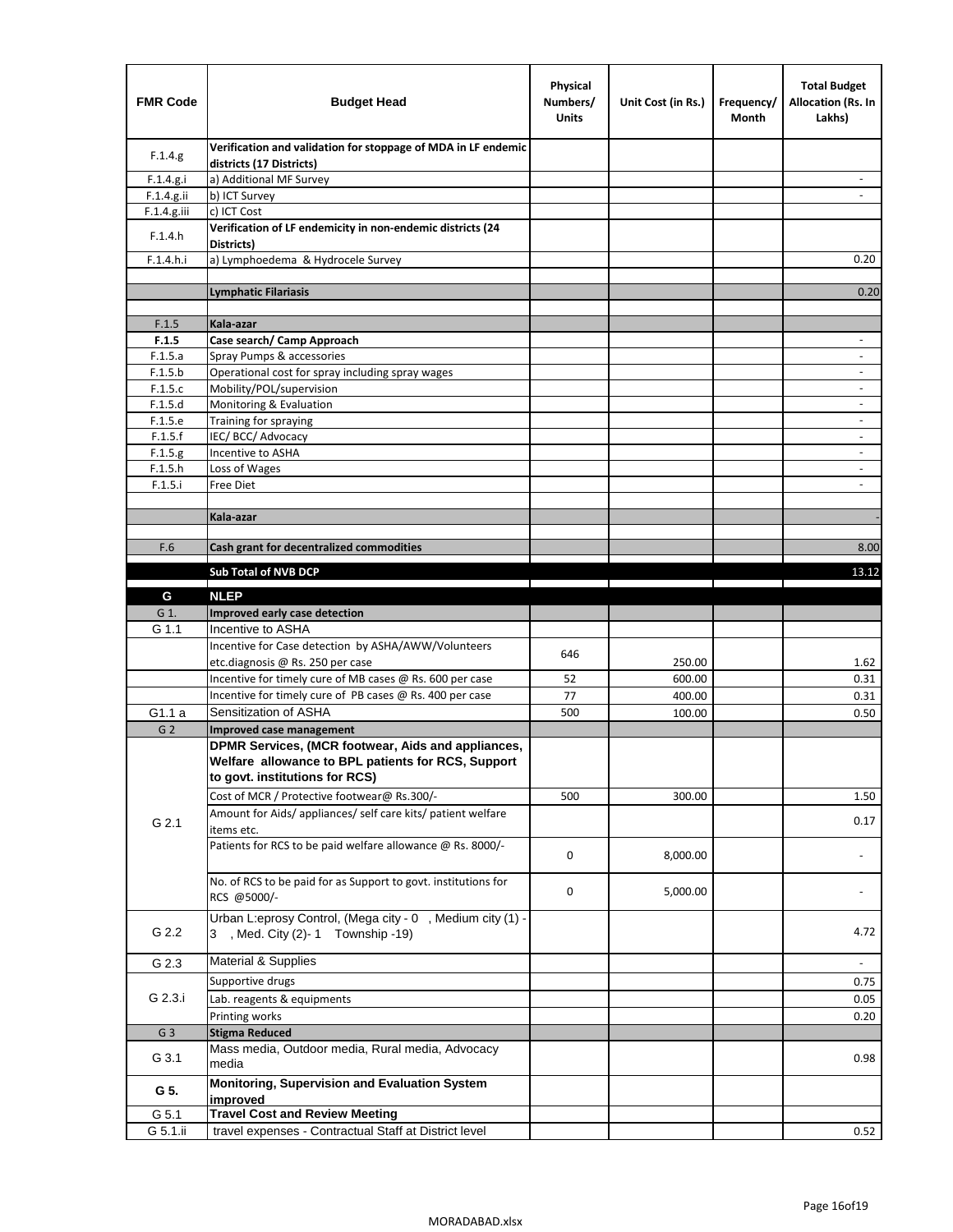| <b>FMR Code</b> | <b>Budget Head</b>                                                                                              | Physical<br>Numbers/<br><b>Units</b> | Unit Cost (in Rs.) | Frequency/<br>Month | <b>Total Budget</b><br>Allocation (Rs. In<br>Lakhs) |
|-----------------|-----------------------------------------------------------------------------------------------------------------|--------------------------------------|--------------------|---------------------|-----------------------------------------------------|
| G 5.2           | <b>Office Operation &amp; Maintenance</b>                                                                       |                                      |                    |                     |                                                     |
| G 5.2.i         | Office operation - State Cell                                                                                   |                                      |                    |                     |                                                     |
| G 5.2.ii        | Office operation - District Cell                                                                                |                                      |                    |                     | 0.35                                                |
| G 5.2 .iii      | Office equipment maint. State                                                                                   |                                      |                    |                     |                                                     |
| G 5.4           | <b>Vehicle Hiring and POL</b>                                                                                   |                                      |                    |                     |                                                     |
| G 5.4.ii        | <b>District Cell</b>                                                                                            |                                      |                    |                     | 0.30                                                |
| G 6.2           | <b>Contractual Staff at Disrrict &amp; block level</b>                                                          |                                      |                    |                     |                                                     |
|                 | <b>District Leprosy Consultant</b>                                                                              | 1                                    | 33,000.00          | 12                  | 3.96                                                |
| G 6.2.ii        | Physio Therapist                                                                                                | $\mathbf{1}$                         | 27,500.00          | 12                  | 3.30                                                |
|                 | Contractual Staff Para Medical Worker, (PMW @ 17600pm)                                                          | 12                                   | 17,600.00          | 12                  | 25.34                                               |
| G 7.            | <b>Others</b>                                                                                                   |                                      |                    |                     |                                                     |
| G 7.1           | Travel expenses for regular staff for specific programme /<br>training need, awards etc                         |                                      |                    |                     | 0.16                                                |
|                 | HR increment calculated $\omega$ 5% for above approvals                                                         |                                      |                    |                     | 1.63                                                |
|                 | Sub Total NLEP                                                                                                  |                                      |                    |                     | 46.66                                               |
|                 |                                                                                                                 |                                      |                    |                     |                                                     |
| Н               | <b>RNTCP</b>                                                                                                    |                                      |                    |                     |                                                     |
| H.1             | Civil Works                                                                                                     |                                      |                    |                     | 5.35                                                |
| H.2             | Laboratory Materials                                                                                            |                                      |                    |                     | 10.35                                               |
| H.3             | Honorarium/Counselling Charges                                                                                  |                                      |                    |                     | 32.97                                               |
| H.4             | <b>ACSM</b>                                                                                                     |                                      |                    |                     | 5.51                                                |
| H.5             | <b>Equipment Maintenance</b>                                                                                    |                                      |                    |                     | 0.52                                                |
| H.6             | Training                                                                                                        |                                      |                    |                     | 5.96                                                |
| H.7             | Vehicle Operation(POL & Manitainance)                                                                           |                                      |                    |                     | 10.00                                               |
| H.8             | Vehicle hiring                                                                                                  |                                      |                    |                     | 14.26                                               |
| H.9             | Public Private Mix(PP/NGO Support)                                                                              |                                      |                    |                     | 25.92                                               |
| H.10            | <b>Medical Colleges</b>                                                                                         |                                      |                    |                     | 9.49                                                |
| H.11            | Office Operation (Miscellaneous)                                                                                |                                      |                    |                     | 3.38                                                |
| H.12            | <b>Contractual Services</b>                                                                                     |                                      |                    |                     | 114.38                                              |
| H.13            | Printing                                                                                                        |                                      |                    |                     | 2.64                                                |
| H.15            | Procurement of Drugs                                                                                            |                                      |                    |                     | 1.56                                                |
| H.16            | Procurement of Vehicles                                                                                         |                                      |                    |                     | 3.90                                                |
| H.17            | Procurement of Equipments                                                                                       |                                      |                    |                     | 0.75                                                |
| H.18            | Patient Support & Transportation Charges                                                                        |                                      |                    |                     | 8.36                                                |
| H.19            | Supervision and Monitoring                                                                                      |                                      |                    |                     | 7.95                                                |
|                 | <b>Grand Total</b>                                                                                              |                                      |                    |                     | 263.26                                              |
|                 |                                                                                                                 |                                      |                    |                     |                                                     |
|                 | <b>Total of NDCP</b>                                                                                            |                                      |                    |                     | 335.91                                              |
|                 |                                                                                                                 |                                      |                    |                     |                                                     |
|                 | Non Communicable Disease Control Programme (NCD)                                                                |                                      |                    |                     |                                                     |
|                 |                                                                                                                 |                                      |                    |                     |                                                     |
| Т               | National Programme for Control of Blindness (NPCB)                                                              |                                      |                    |                     | ÷.                                                  |
| 1.1             | <b>Recurring Grant-in aid</b>                                                                                   |                                      |                    |                     |                                                     |
|                 | Reimbursement for cataract operation for NGO and                                                                |                                      |                    |                     |                                                     |
| 1.1.1           | Private Practitioners as per NGO norms @Rs.1000/-                                                               |                                      |                    |                     | 23.60                                               |
| 1.1.1A          | Assistance for consumables/drugs/medicines to the<br>Govt./District Hospital for Cat sx etc.@ Rs.450/- per case |                                      |                    |                     | 8.58                                                |
| 1.1.2           | <b>Other Eye Diseases</b>                                                                                       |                                      |                    |                     | 8.55                                                |
| 1.1.3           | Screening and free spectacles to school children @                                                              |                                      |                    |                     | 6.68                                                |
|                 | Rs.275/- per case                                                                                               |                                      |                    |                     |                                                     |
| 1.1.4           | Screening and free spectacles for near work to Old<br>Person (New component) @Rs.100/- per case                 |                                      |                    |                     | 1.39                                                |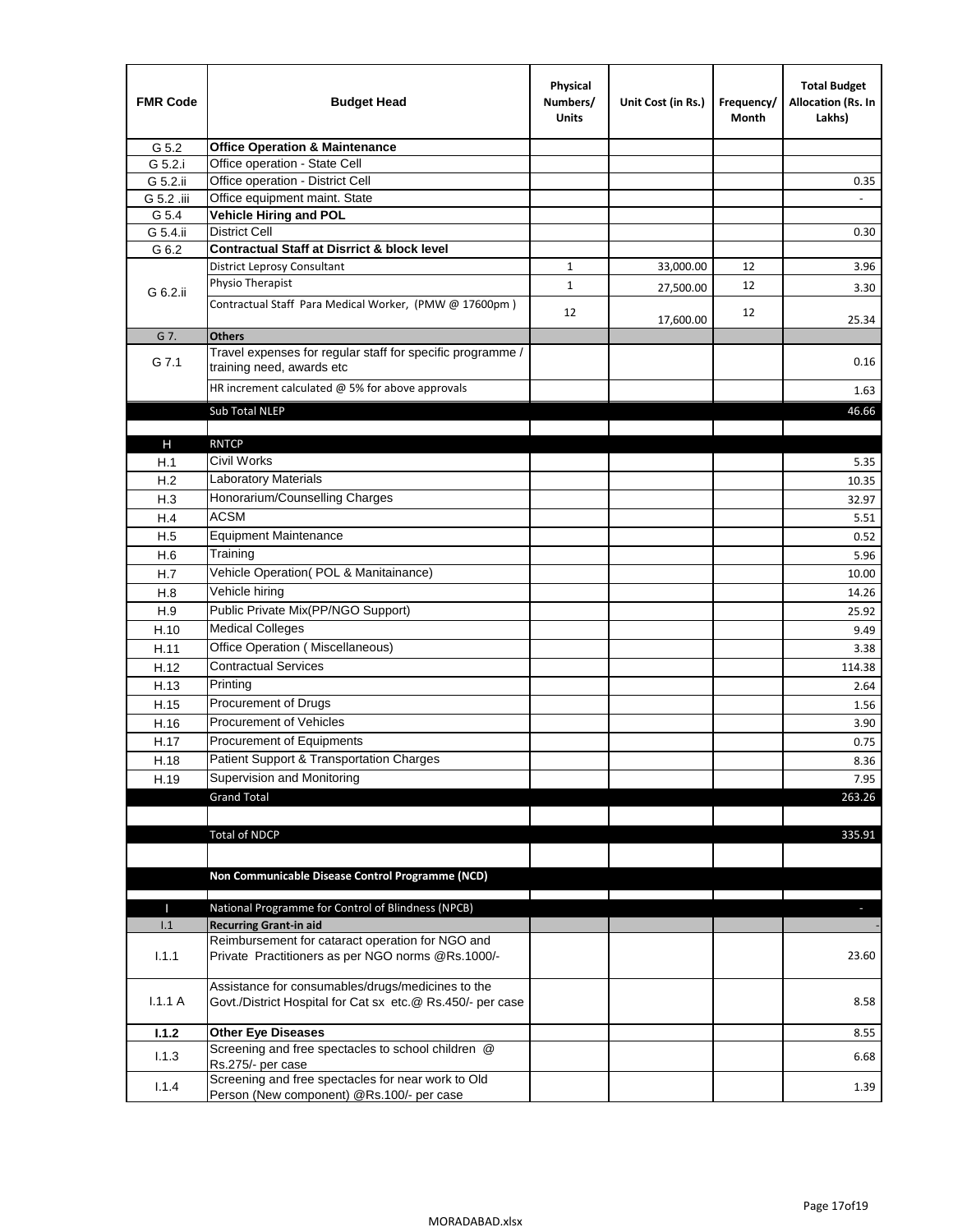| <b>FMR Code</b> | <b>Budget Head</b>                                                                                                                                      | Physical<br>Numbers/<br><b>Units</b> | Unit Cost (in Rs.) | Frequency/<br>Month | <b>Total Budget</b><br>Allocation (Rs. In<br>Lakhs) |
|-----------------|---------------------------------------------------------------------------------------------------------------------------------------------------------|--------------------------------------|--------------------|---------------------|-----------------------------------------------------|
| 1.1.5           | Recurring GIA to Eye Bank @ Rs.2000/- per pair(Eye<br>Bank will reimburse to Eye Donation Centre for eye<br>collected by them @ Rs.1000/- per pair)     |                                      |                    |                     | 2.00                                                |
| 1.2             | Non Recurring Grant -in-Aid                                                                                                                             |                                      |                    |                     |                                                     |
| 1.2.2.          | Grant-in-aid for Sub Divisional Hospitals @ Rs.20 lakh                                                                                                  |                                      |                    |                     |                                                     |
| 1.2.3           | For Vision Centre (PHC) (Govt. + NGO) @ Rs.1 lakh                                                                                                       |                                      |                    |                     |                                                     |
| 1.2.4           | For Eye Bank Rs.25 lakh                                                                                                                                 |                                      |                    |                     | $\blacksquare$                                      |
| 1.3             | <b>Contractual Man Power</b>                                                                                                                            |                                      |                    |                     |                                                     |
| 1.3.1           | Ophthalmic Surgeon@ Rs.60,000/- p.m.*                                                                                                                   |                                      |                    |                     | 7.92                                                |
| 1.3.2           | Ophthalmic Assistant @ Rs.12,000/- p.m.*                                                                                                                |                                      |                    |                     | 1.51                                                |
| 1.3.3           | Eye Donation Counsellors @ Rs.15000/- p.m.*                                                                                                             |                                      |                    |                     | $\omega$                                            |
| 1.3.4           | Data Entry Operator @Rs.8,000/- p.m. for district level                                                                                                 |                                      |                    |                     | 0.26                                                |
| 1.4             | Other activities (if any, pls. specify)                                                                                                                 |                                      |                    |                     |                                                     |
|                 | Other district level activities                                                                                                                         |                                      |                    |                     | 0.30                                                |
|                 |                                                                                                                                                         |                                      |                    |                     |                                                     |
|                 | Sub Total of National Programme for Control of Blindness<br>(NPCB)                                                                                      |                                      |                    |                     | 60.79                                               |
|                 |                                                                                                                                                         |                                      |                    |                     |                                                     |
| J               | Natoinal Mental Health Programme (NMHP)                                                                                                                 |                                      |                    |                     |                                                     |
|                 | Honorarium of Existing Human Resource                                                                                                                   |                                      |                    |                     | 24.40                                               |
|                 |                                                                                                                                                         |                                      |                    |                     |                                                     |
| Κ               | National Programme for the Healthcare of the Elderly (NPHCE)                                                                                            |                                      |                    |                     |                                                     |
| K.1             | <b>Recurring Grant-in-Aid</b>                                                                                                                           |                                      |                    |                     |                                                     |
| K.1.1           | <b>District Hospital</b>                                                                                                                                |                                      |                    |                     |                                                     |
| K.1.1.1         | Machinery & Equipment @ Rs.1.50 lakh per unit                                                                                                           |                                      |                    |                     |                                                     |
| K.1.1.2         | Drugs & Consumable @ Rs. 5 Lacs to existing district &<br>Rs. 3 Lacs to New Districts                                                                   |                                      |                    |                     | 3.00                                                |
| K.1.1.3         | Training of doctors and staff from CHCs and PHCs @<br>Rs.0.40 lakh per unit                                                                             |                                      |                    |                     | 0.40                                                |
| K.1.1.4         | Public Awareness & IEC @ Rs.1 lakh per unit                                                                                                             |                                      |                    |                     | 1.00                                                |
| K.1.1.6         | Consultant Medicine (2) @ Rs. 80000 P.M. for 12 months<br>against filled post & 3 month against Vacant Post                                             |                                      |                    |                     | 4.80                                                |
| K.1.1.7         | Nurse (6) @ Rs. 20,000 P.M. for 12 months against filled<br>post & 3 month against Vacant Post                                                          |                                      |                    |                     | 3.60                                                |
| K.1.1.8         | Physiotherapist 1 @ Rs.20,000 p.m.                                                                                                                      |                                      |                    |                     | 0.60                                                |
| K.1.1.9         | Hospital Attendants 2@ Rs.7500 p.m.                                                                                                                     |                                      |                    |                     | 0.45                                                |
| K.1.1.10        | Sanitary Attendants 2 @ Rs.7500 p.m.                                                                                                                    |                                      |                    |                     | 0.45                                                |
| K.1.2           | СНС                                                                                                                                                     |                                      |                    |                     |                                                     |
| K.1.2.1         | Training @ Rs. 30,000 (Refer list for No. of CHC)                                                                                                       |                                      |                    |                     |                                                     |
| K.1.2.3         | Rehabilitation Worker 1 @ Rs.18,000 p.m.                                                                                                                |                                      |                    |                     | $\overline{\phantom{a}}$                            |
| K.1.3           | <b>PHC</b>                                                                                                                                              |                                      |                    |                     |                                                     |
|                 | Training & IEC @ Rs.0.30 lakh per PHC                                                                                                                   |                                      |                    |                     |                                                     |
| K.1.3.1.        |                                                                                                                                                         |                                      |                    |                     |                                                     |
| K.1.4           | <b>Sub-Centre</b><br>Aids and Appliances @ Rs.0.30 lakh per Sub-Centre                                                                                  |                                      |                    |                     |                                                     |
| K.1.4.1         |                                                                                                                                                         |                                      |                    |                     |                                                     |
| K.2             | <b>Non-Recurring Grant-in-Aid</b>                                                                                                                       |                                      |                    |                     |                                                     |
| K.2.1           | <b>District Hospital</b>                                                                                                                                |                                      |                    |                     |                                                     |
| K.2.1.1         | Construction/renovation/extension of the existing building<br>and Furniture of Geriatrics Unit with 10 beds and OPD<br>facilities @ Rs.80 lakh per unit |                                      |                    |                     | 40.00                                               |
| K.2.1.2         | Machinery & Equipment @ Rs.7.00 lakh per unit                                                                                                           |                                      |                    |                     | 3.50                                                |
|                 | HR Increment @ 5% (Refer HR increment calculation                                                                                                       |                                      |                    |                     |                                                     |
|                 | sheet)                                                                                                                                                  |                                      |                    |                     |                                                     |